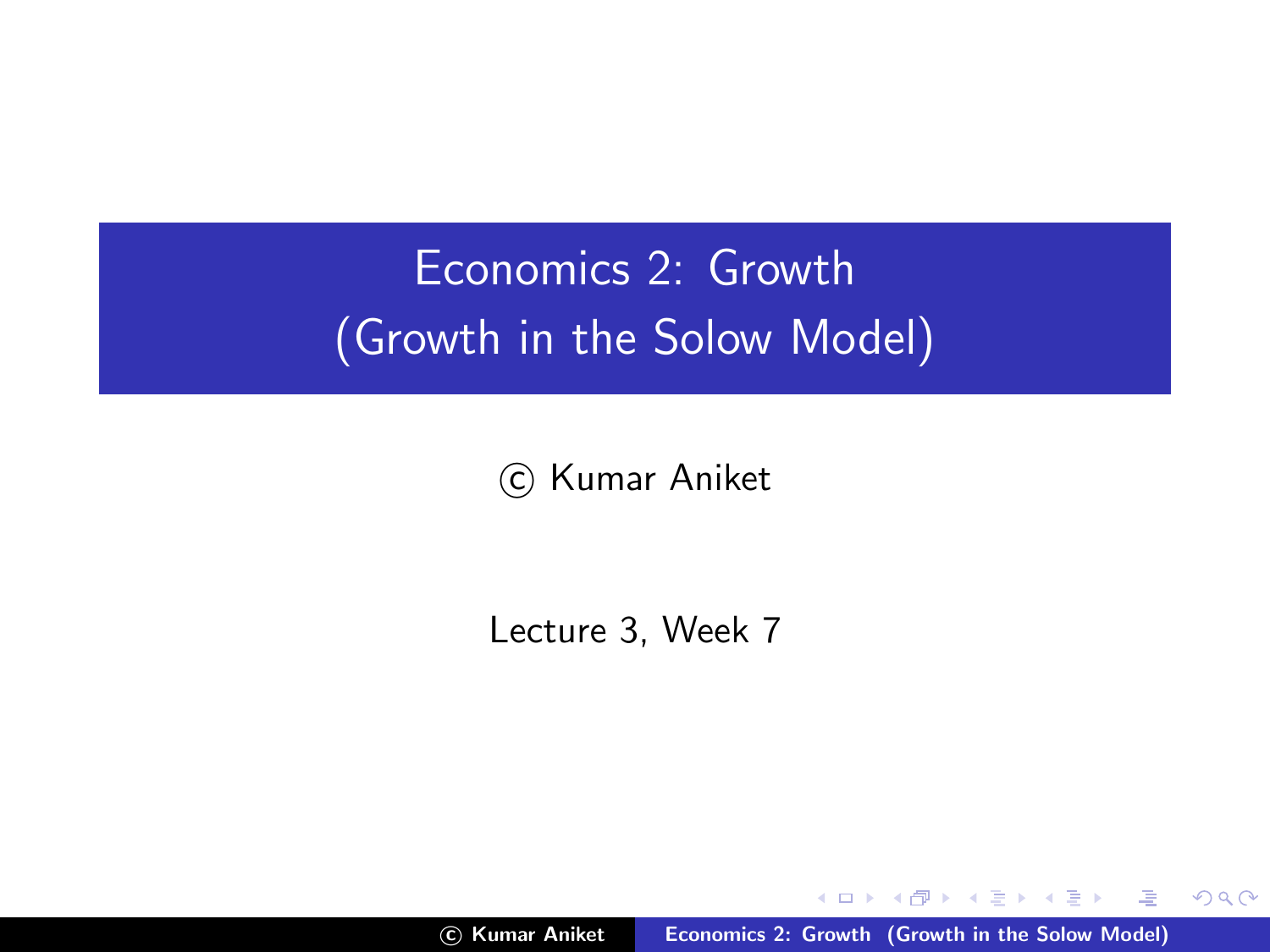### Definition (Solow Model I)

The most basic Solow model with no population growth or technological progress.

 $4.171$ 

御 ▶ ス ヨ ▶ ス ヨ ▶

哇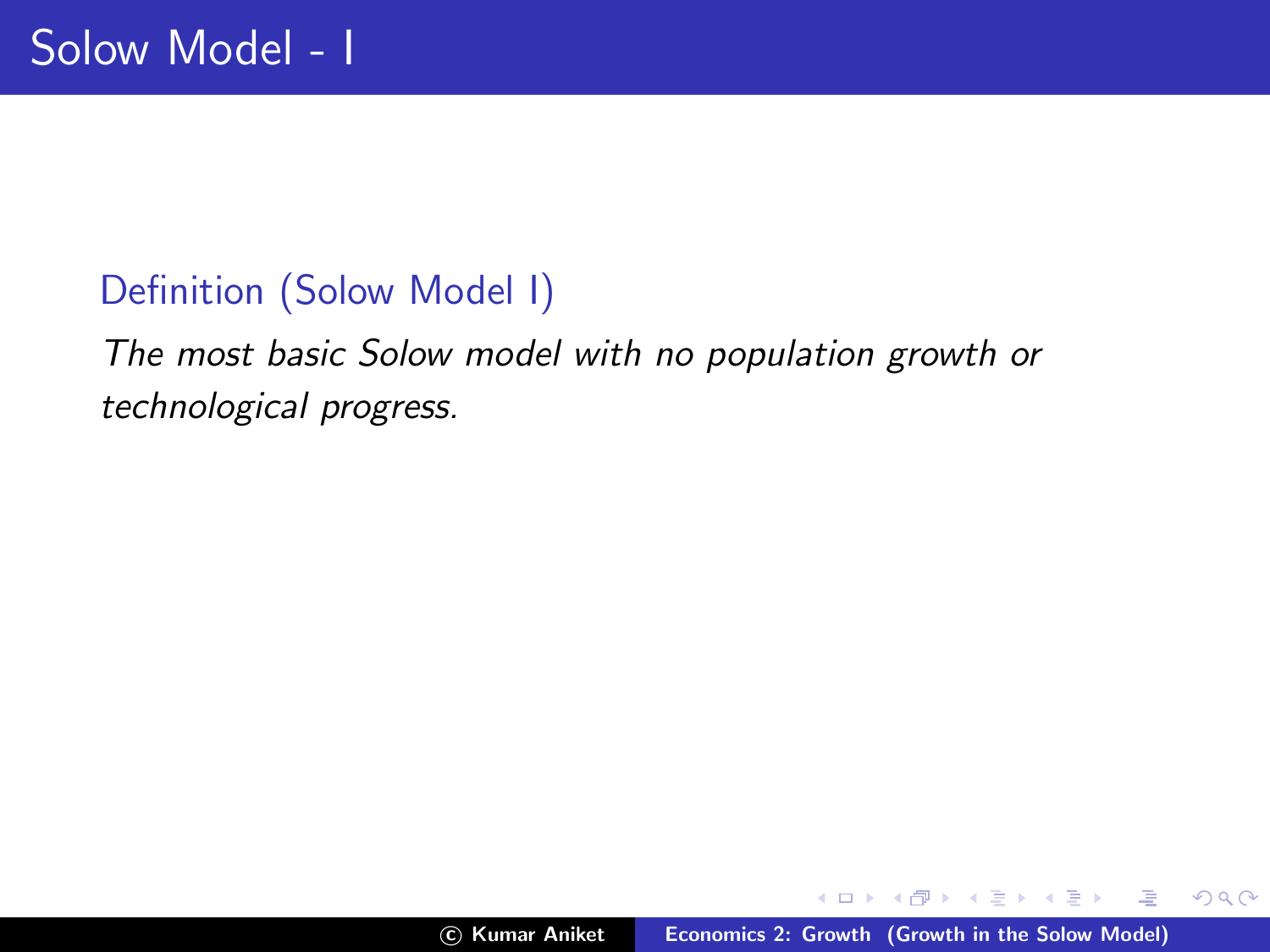### Definition (Solow Model I)

The most basic Solow model with no population growth or technological progress.

#### Assumption

a) no population growth 
$$
\Rightarrow \frac{\Delta L}{L} = 0
$$

 $4.171$ 

御 ▶ ス ヨ ▶ ス ヨ ▶

哇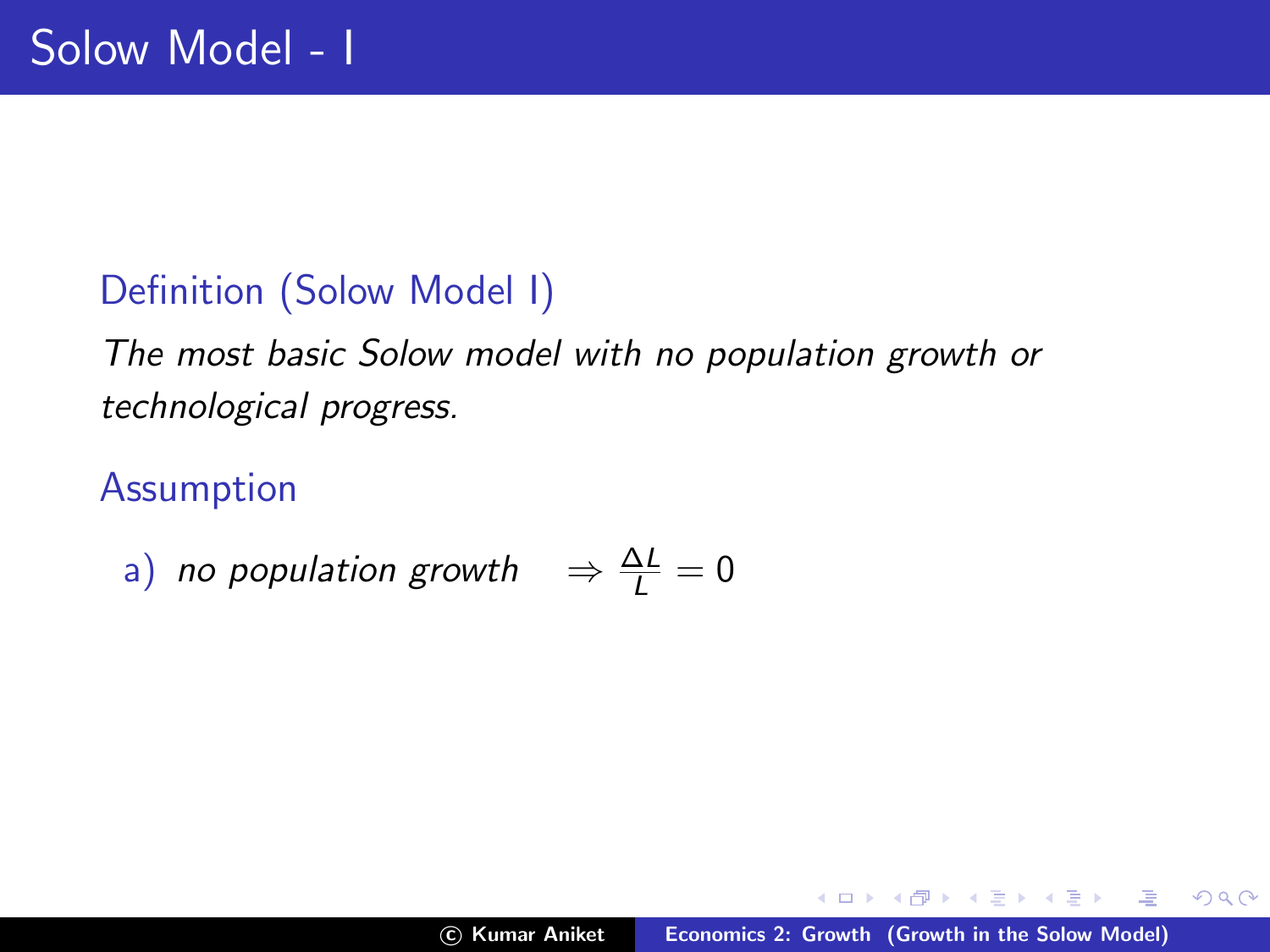### Definition (Solow Model I)

The most basic Solow model with no population growth or technological progress.

#### Assumption

- a) no population growth  $\Rightarrow \frac{\Delta L}{L} = 0$
- b) no technological progress  $\Rightarrow \frac{\Delta A}{A} = 0$

イ押 トライモ トラモト

哇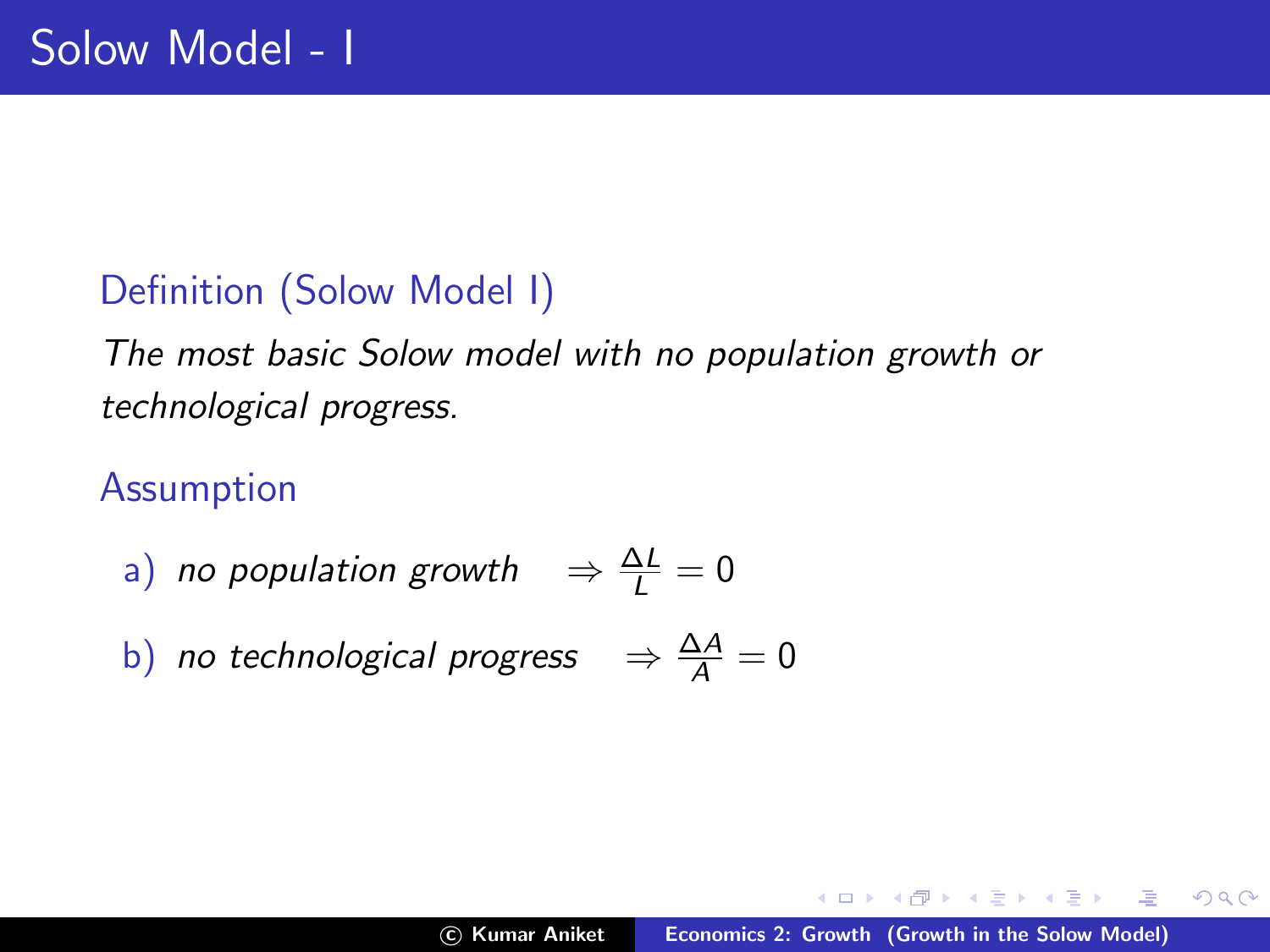#### Definition (Fundamental Equation - I)

$$
\Delta K_t = s \cdot Y_t - \delta \cdot K_t
$$

the part of savings that does not get absorbed by depreciation gets added to capital stock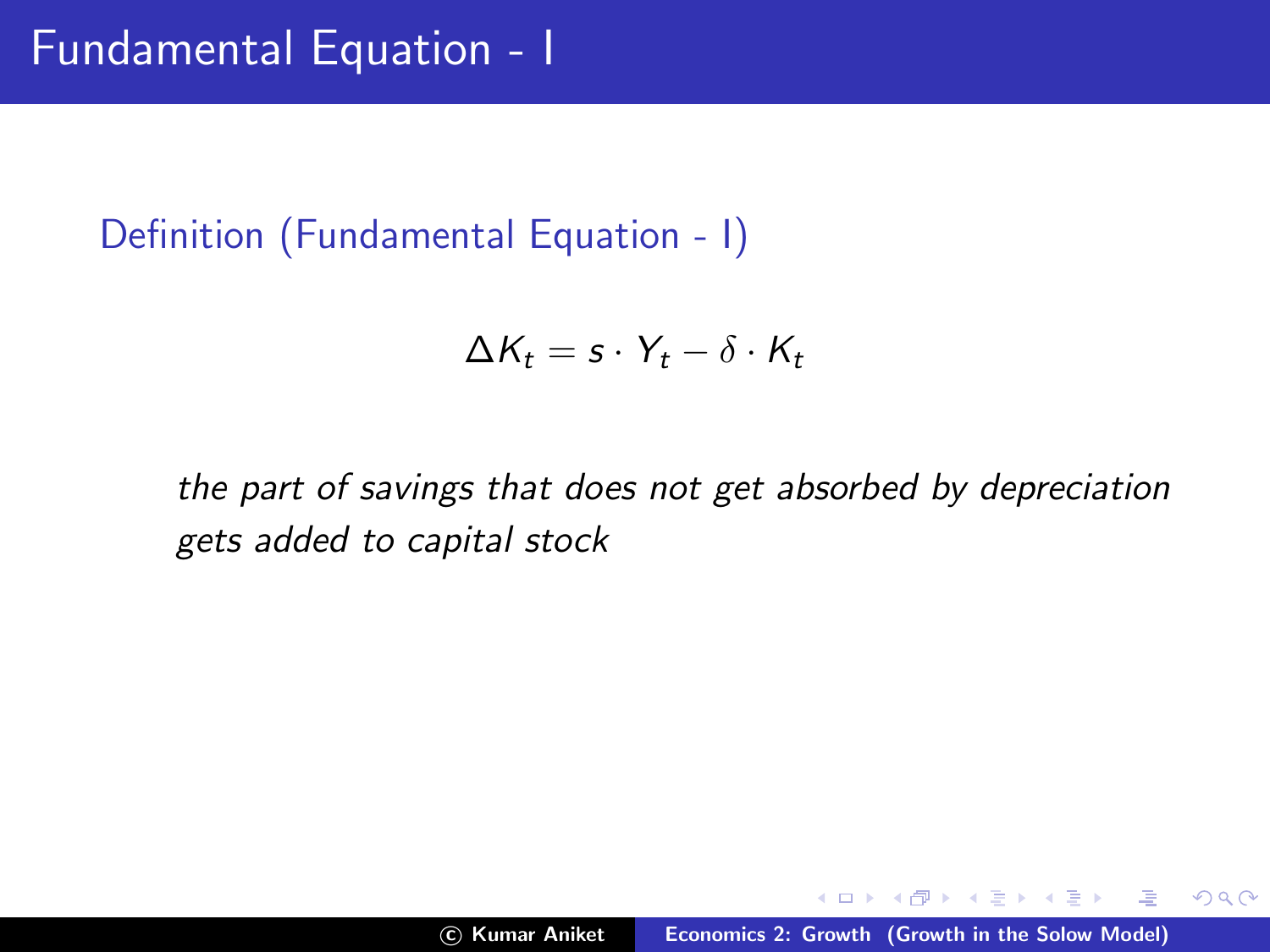#### Definition (Fundamental Equation - I)

$$
\Delta K_t = s \cdot Y_t - \delta \cdot K_t
$$

the part of savings that does not get absorbed by depreciation gets added to capital stock

- $\odot$  the fundamental equation
	- derived from the saving investment equality

 $\Omega$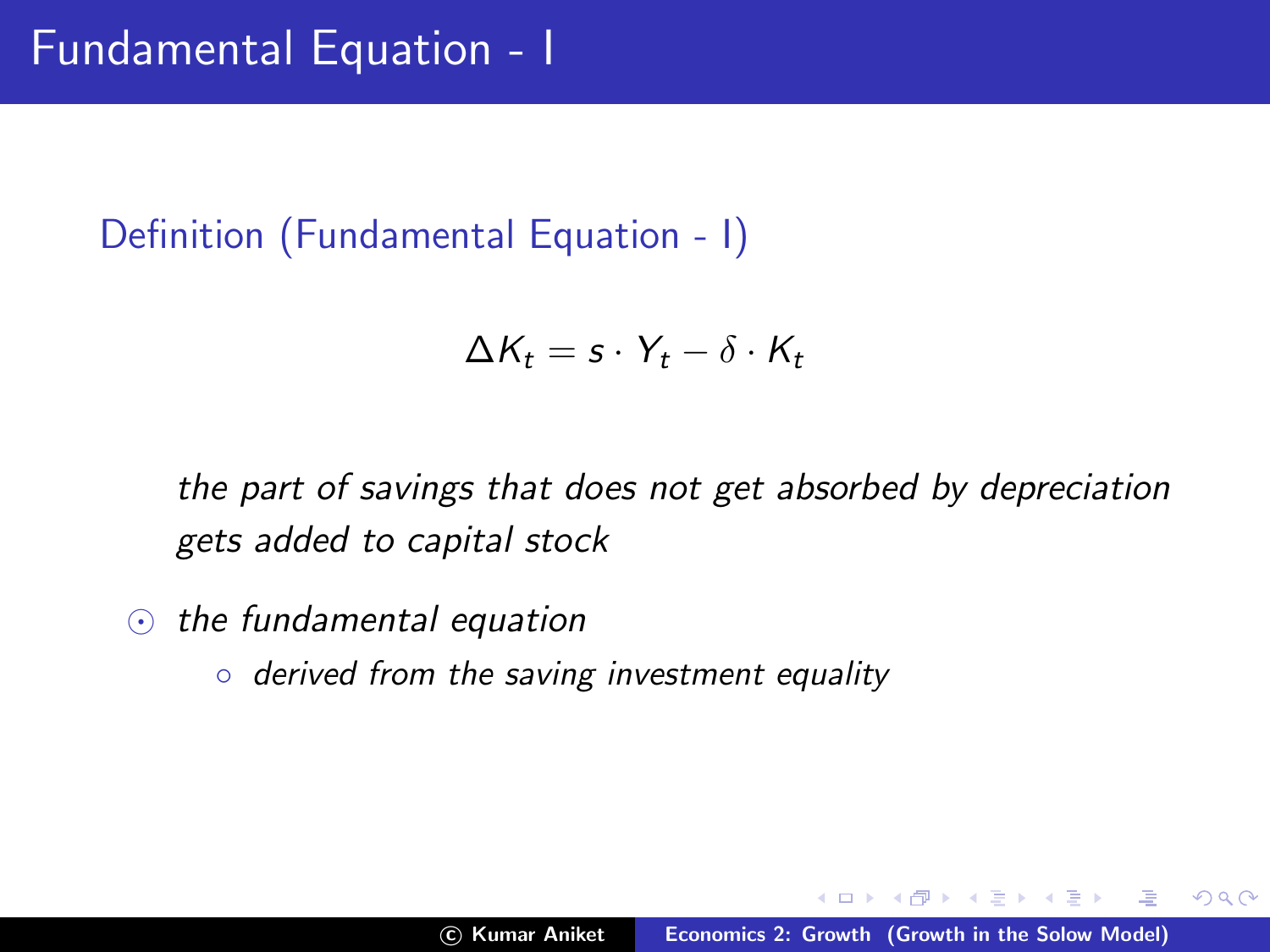#### Definition (Fundamental Equation - I)

$$
\Delta K_t = s \cdot Y_t - \delta \cdot K_t
$$

the part of savings that does not get absorbed by depreciation gets added to capital stock

- $\odot$  the fundamental equation
	- derived from the saving investment equality
	- would change to account for population growth
	- would change to account for technological progress

へのへ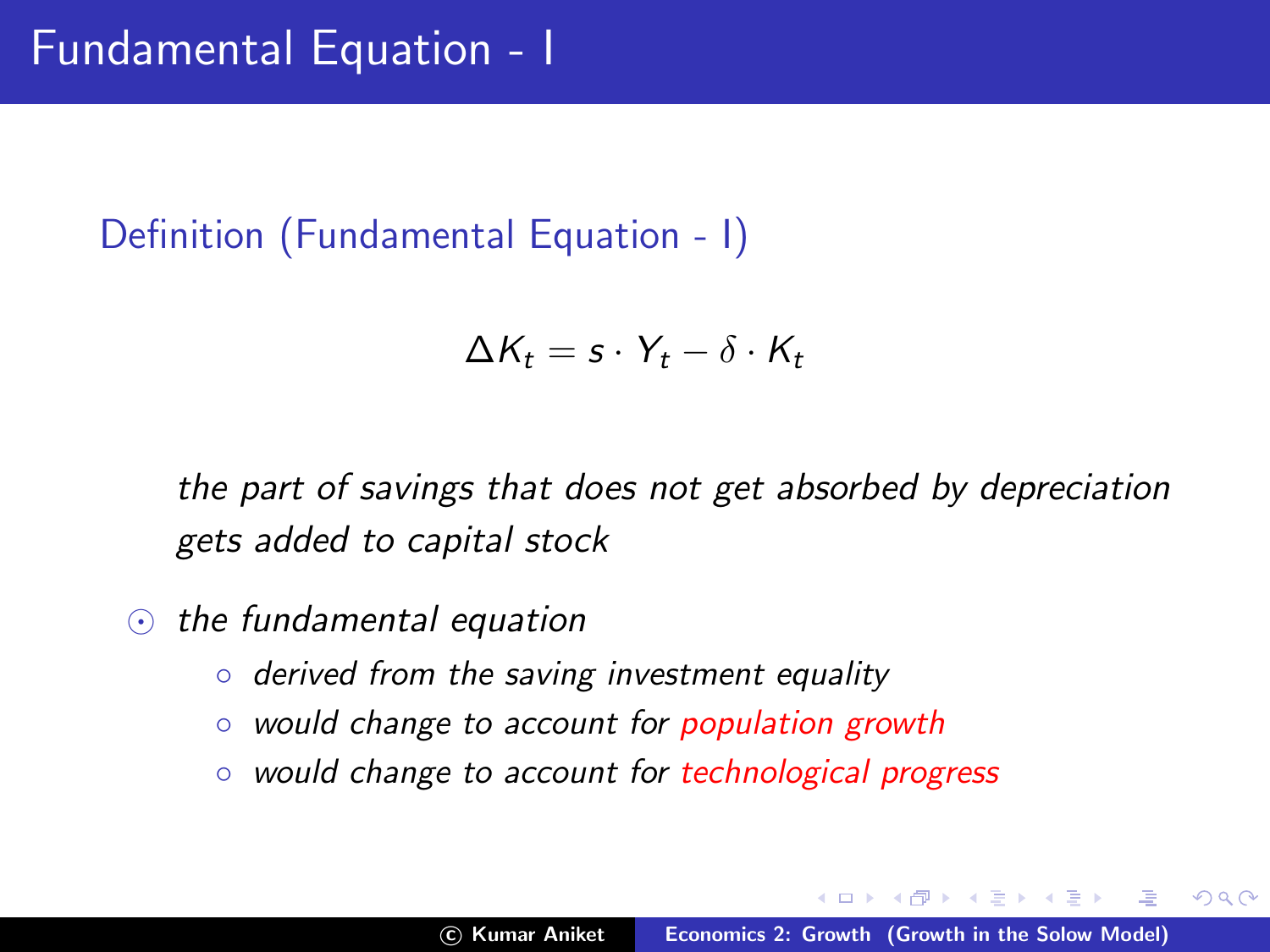# Growth Rate of Capital Stock

$$
\Delta K_t = sY - \delta K_t
$$

$$
\frac{\Delta K_t}{K_t} = s\frac{Y_t}{K_t} - \delta
$$

 $\odot$  growth rate of capital

 $\circ$  increases with the saving rate  $s$ 

a mills.

メ 御 ト メ ヨ ト メ ヨ ト

哇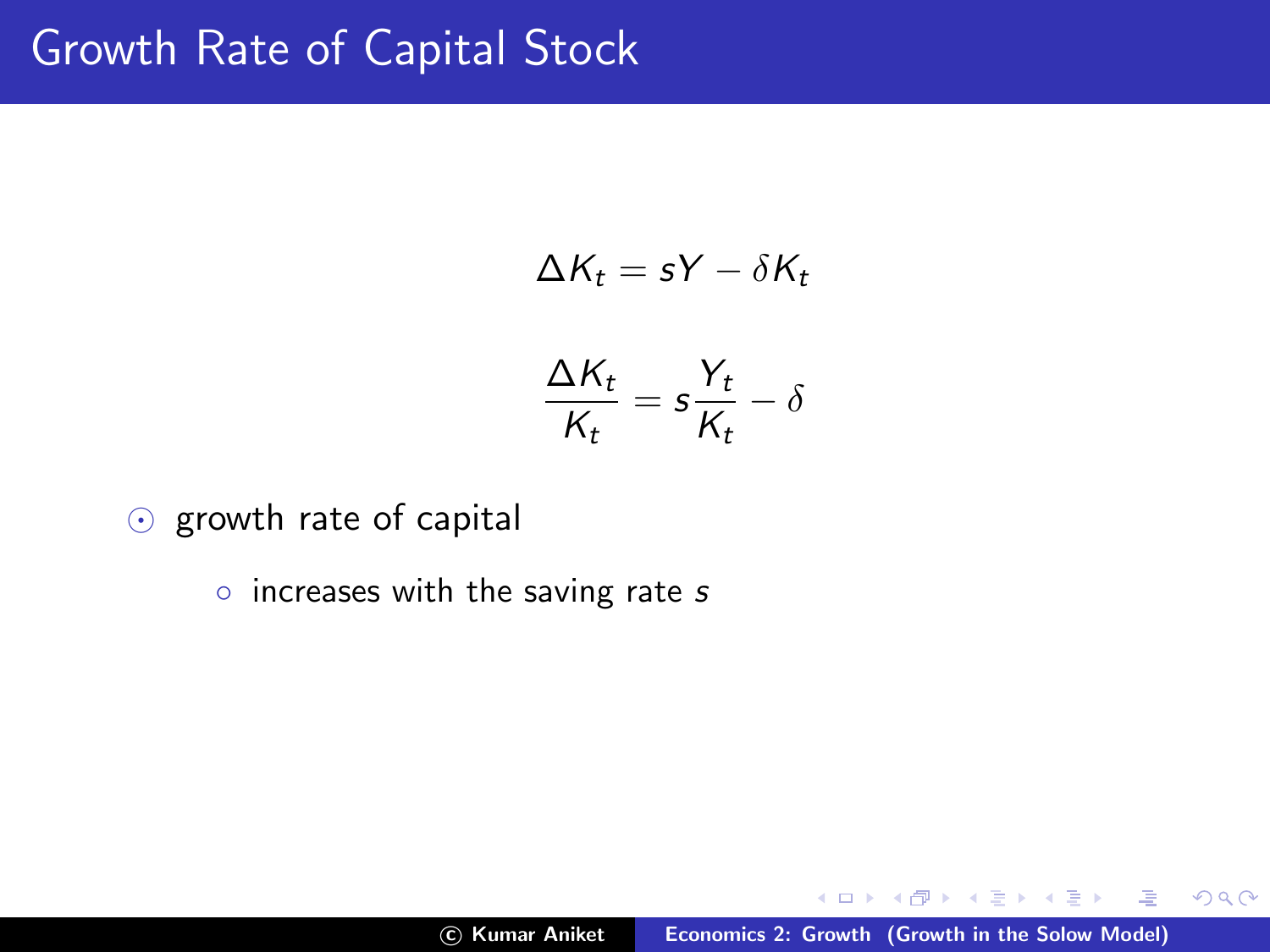# Growth Rate of Capital Stock

$$
\Delta K_t = sY - \delta K_t
$$
  

$$
\Delta K_t \qquad Y_t
$$

$$
\frac{\Delta K_t}{K_t} = s \frac{Y_t}{K_t} - \delta
$$

- $\odot$  growth rate of capital
	- $\circ$  increases with the saving rate  $s$
	- $\circ$  decrease with rate of depreciation  $\delta$

 $4.17 \pm 1.0$ 

御 ▶ イヨ ▶ イヨ ▶

 $2Q$ 

哇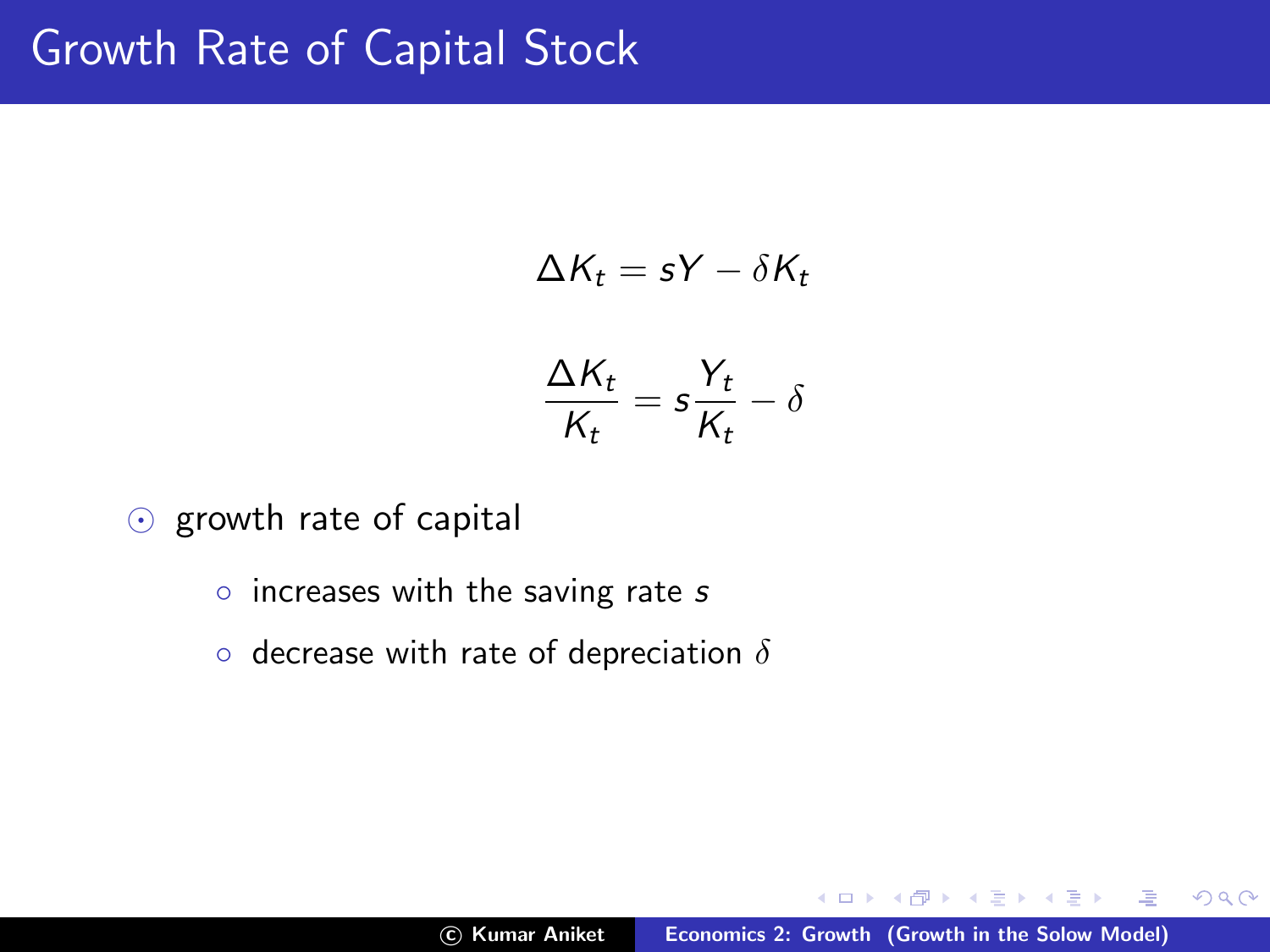# Growth Rate of Capital Stock

$$
\Delta K_t = sY - \delta K_t
$$

$$
\frac{\Delta K_t}{K_t} = s\frac{Y_t}{K_t} - \delta
$$

- $\odot$  growth rate of capital
	- $\circ$  increases with the saving rate s
	- $\circ$  decrease with rate of depreciation  $\delta$
	- $\circ$  increases with output-capital ratio  $\frac{Y_t}{K_t}$

 $\circ$   $\frac{Y_t}{K_t}$  decreases as  $K_t$  increases (Worksheet 2, Figure 1)

 $2Q$ 

**Alberta Ba**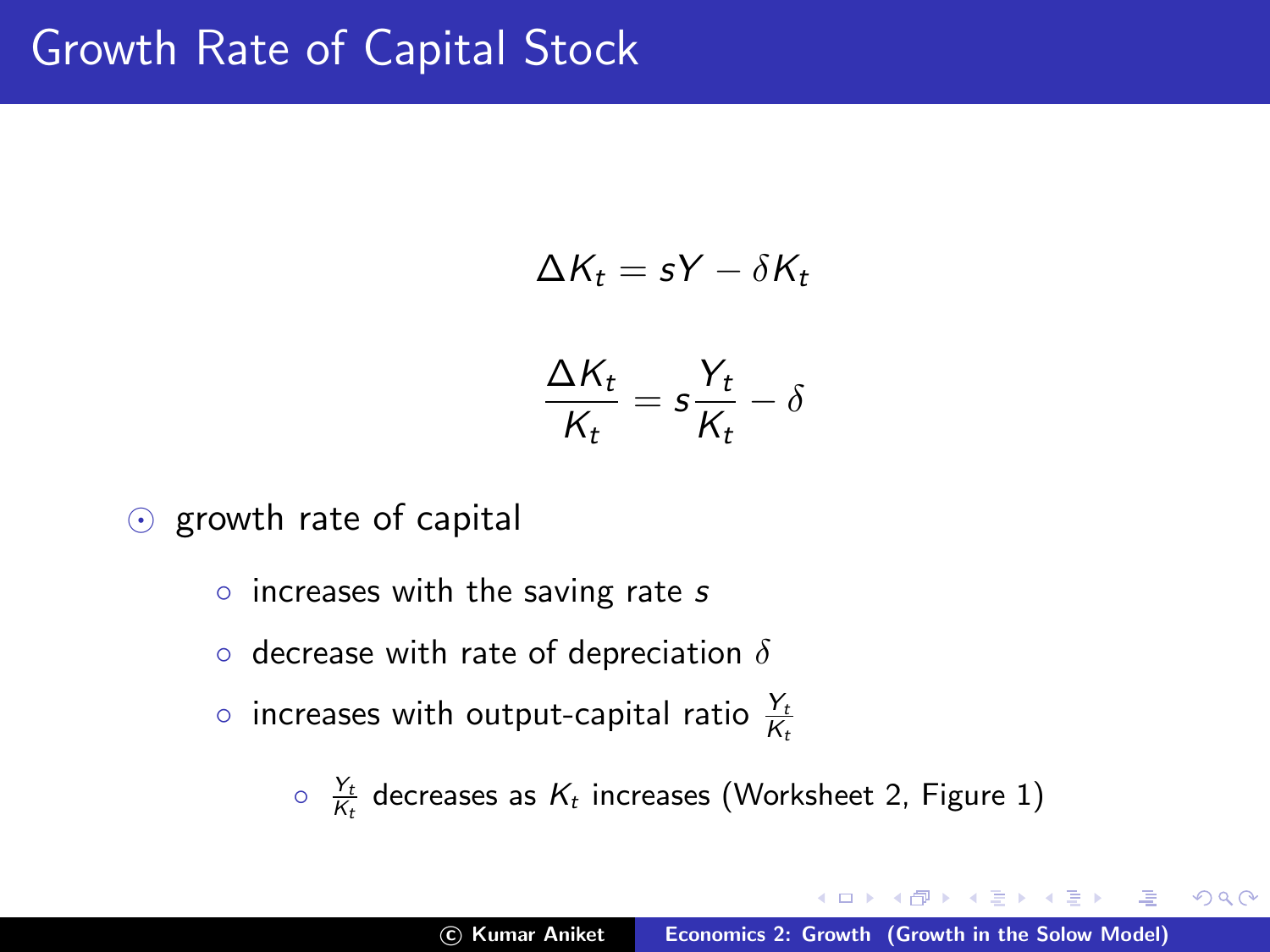### Definition (Stationary State)

The economy reaches the stationary state when the endogenous variable stop changing

In Solow Model - I

 $\circ$  Endogenous variable:  $K_t$ 

$$
\circ \text{ Stationary State: } \tfrac{\Delta K_t}{K_t} = 0
$$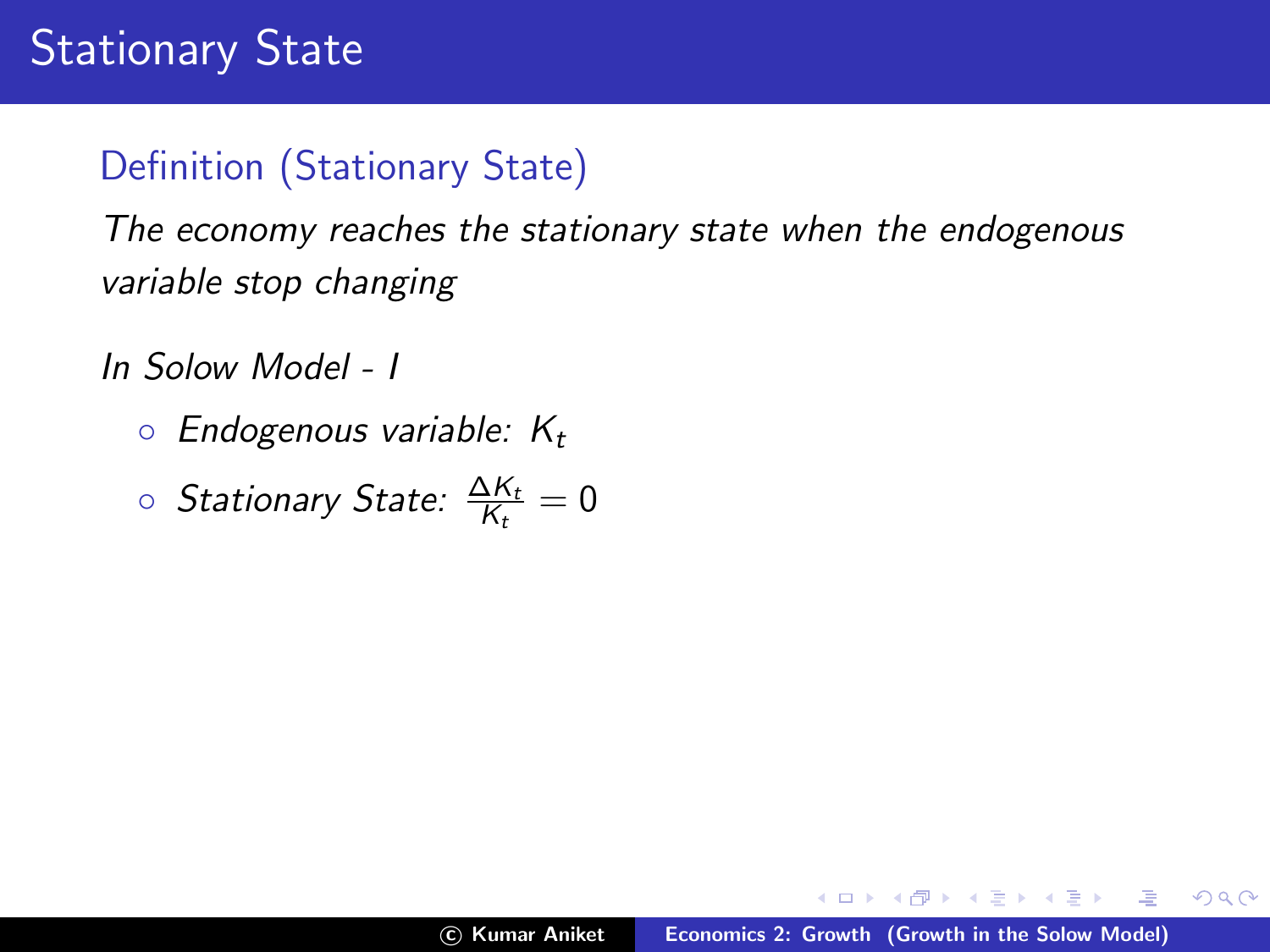### Definition (Stationary State)

The economy reaches the stationary state when the endogenous variable stop changing

In Solow Model - I

- $\circ$  Endogenous variable:  $K_t$
- $\circ$  Stationary State:  $\frac{\Delta K_t}{K_t}=0$

$$
\frac{\Delta K_t}{K_t} = s \frac{Y_t}{K_t} - \delta = 0
$$

$$
\left[\frac{Y_t^*}{K_t^*}\right] = \frac{\delta}{s}
$$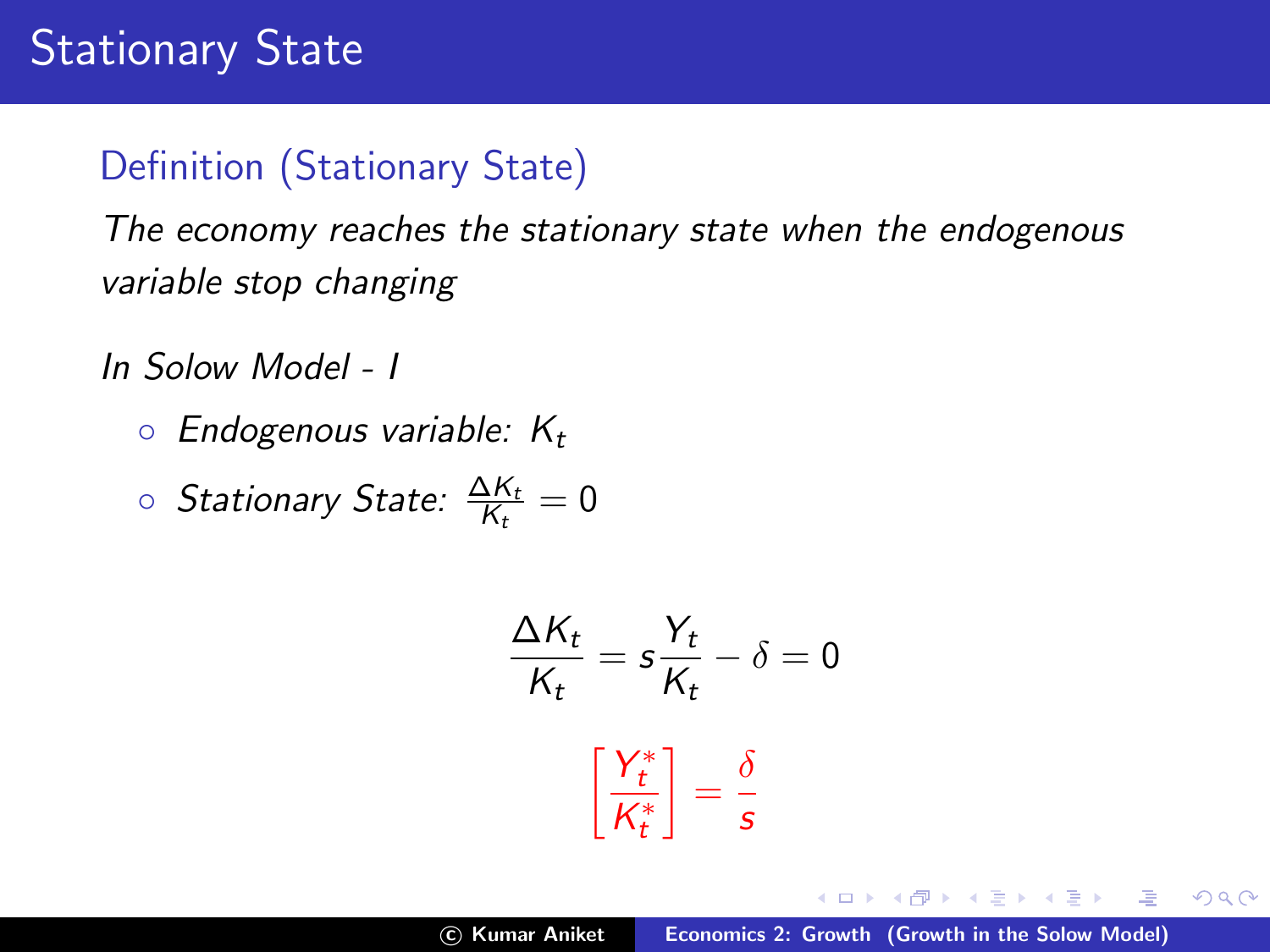**O** In Stationary State

$$
\left[\frac{Y_t^*}{K_t^*}\right] = \frac{\delta}{s}
$$

◦ output-capital ratio is constant

 $\leftarrow$   $\Box$ 

重

哇

**IN**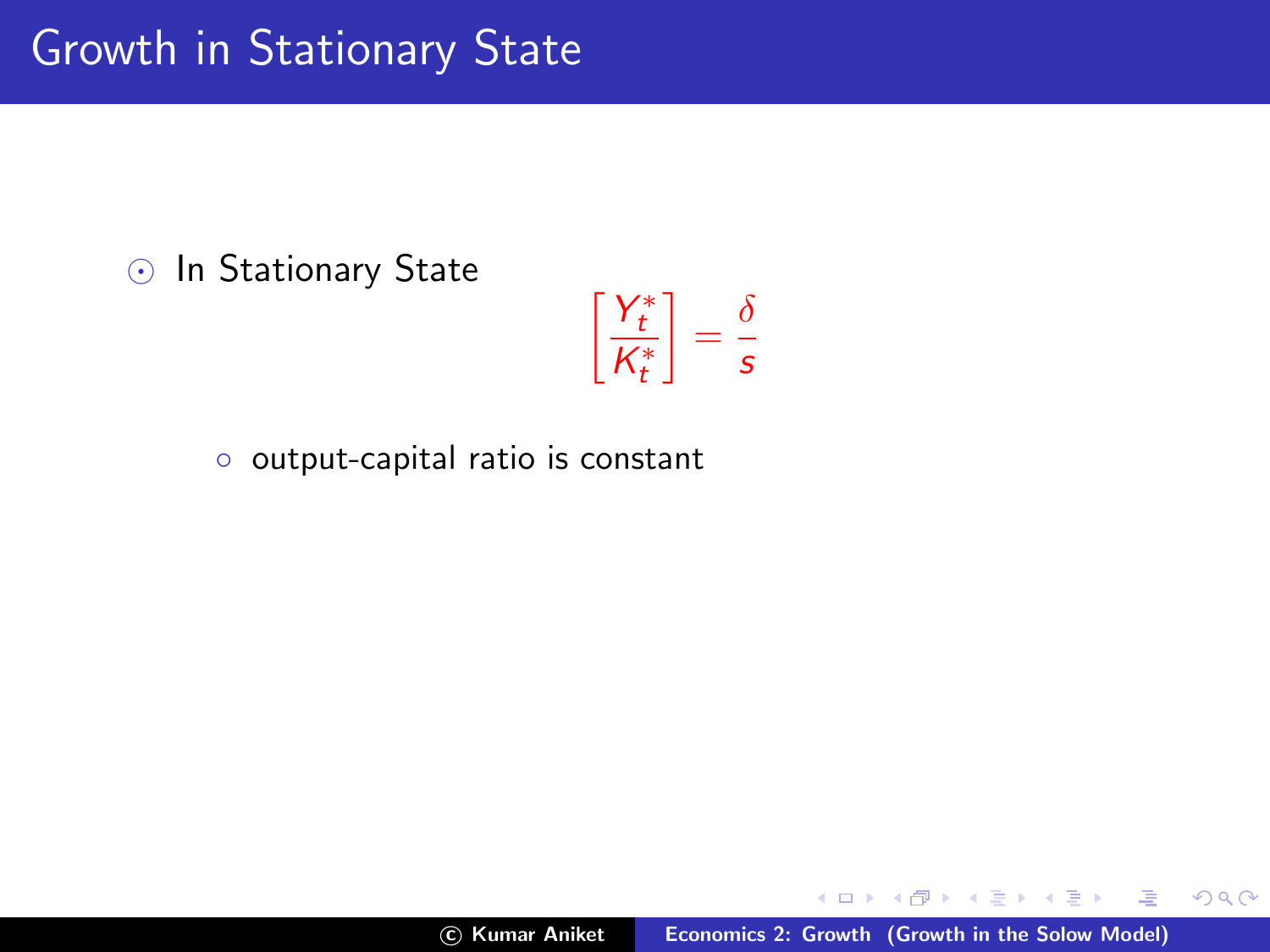**O** In Stationary State

$$
\left[\frac{Y_t^*}{K_t^*}\right] = \frac{\delta}{s}
$$

◦ output-capital ratio is constant

- Capital stops growing
- Output Stops growing
- No growth in stationary state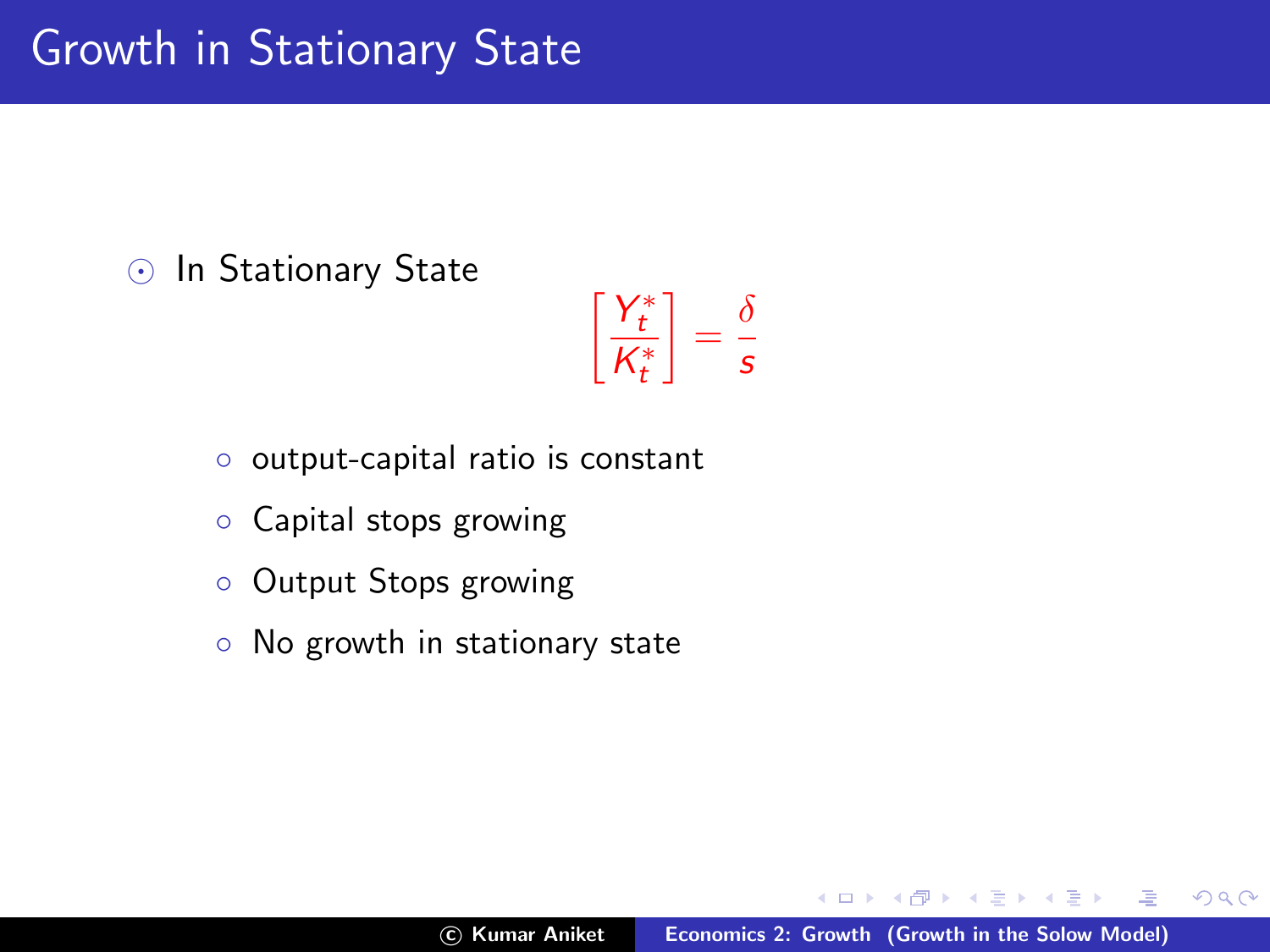**⊙** In Stationary State

$$
\left[\frac{Y_t^*}{K_t^*}\right] = \frac{\delta}{s}
$$

◦ output-capital ratio is constant

- Capital stops growing
- Output Stops growing
- No growth in stationary state
- $\odot$  Does this match our observation of the world?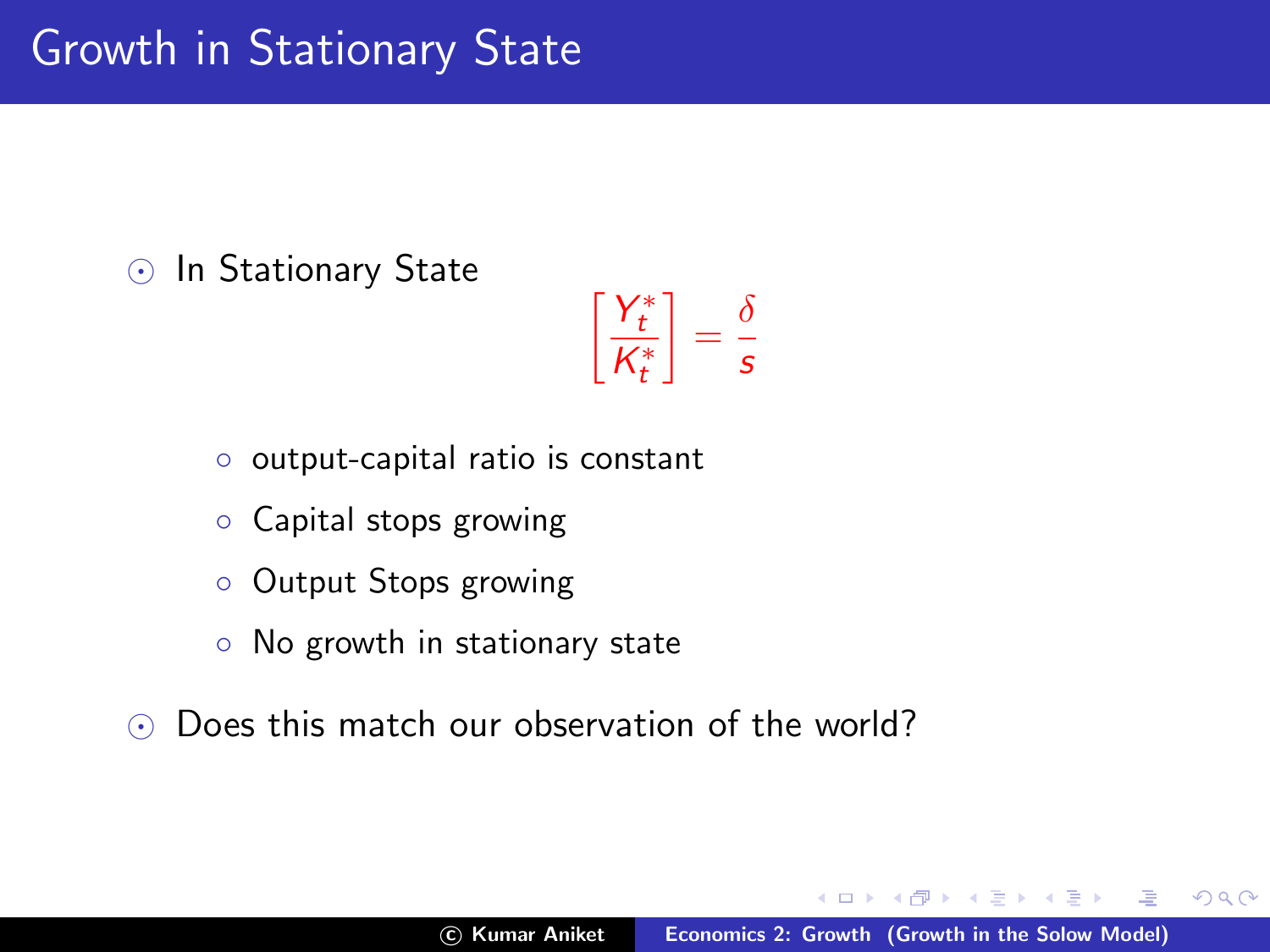- Illustrate the effect of following changes on the stationary state variables  $K^*$  and  $Y^*$ 
	- increase in depreciation rate
	- decrease in saving rate
	- technological progress
- Does this satisfactorily explain why some countries remain poor?

**A BAY A BA**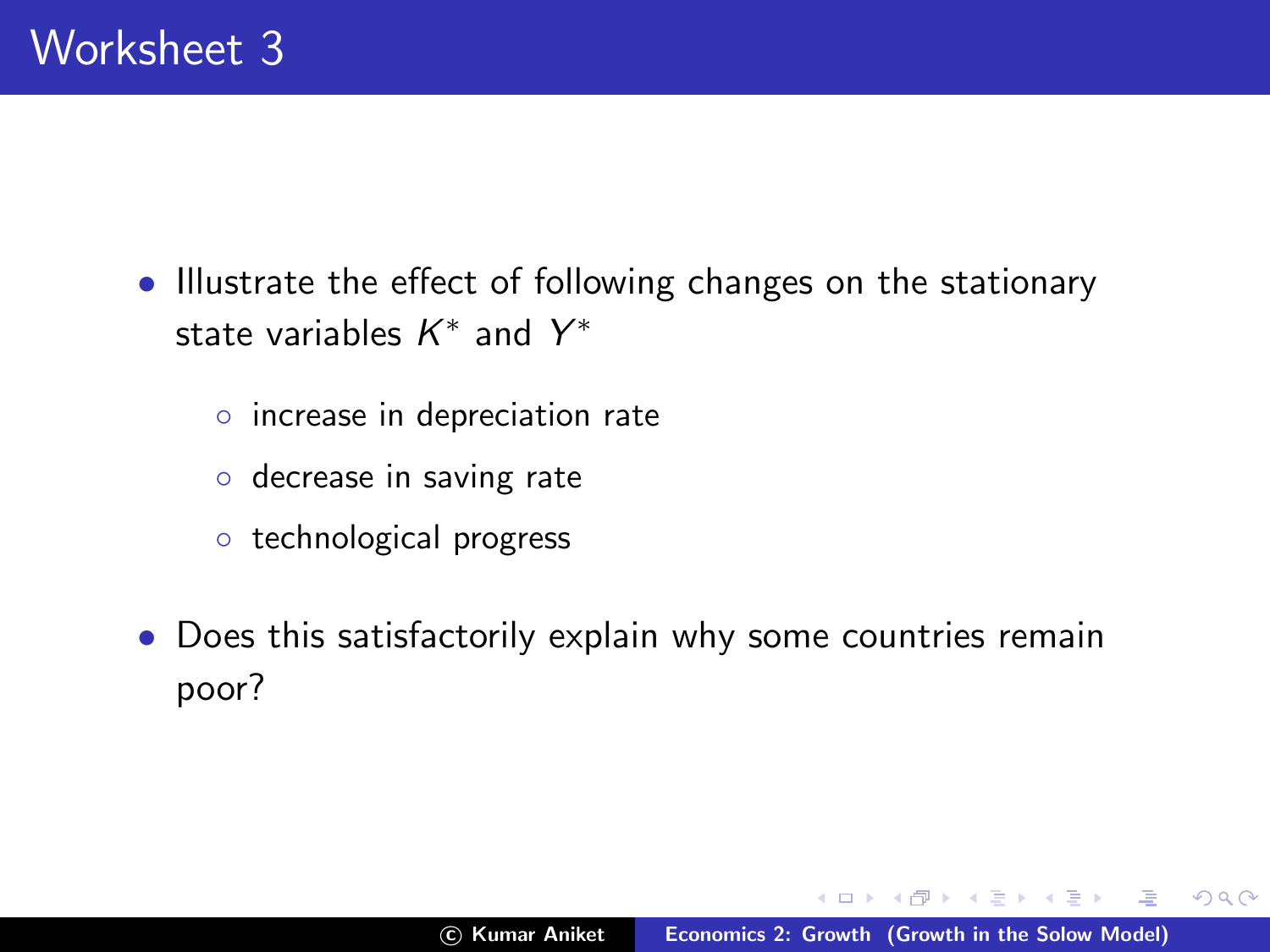The evolution of the endogenous variables as the economy moves toward the stationary state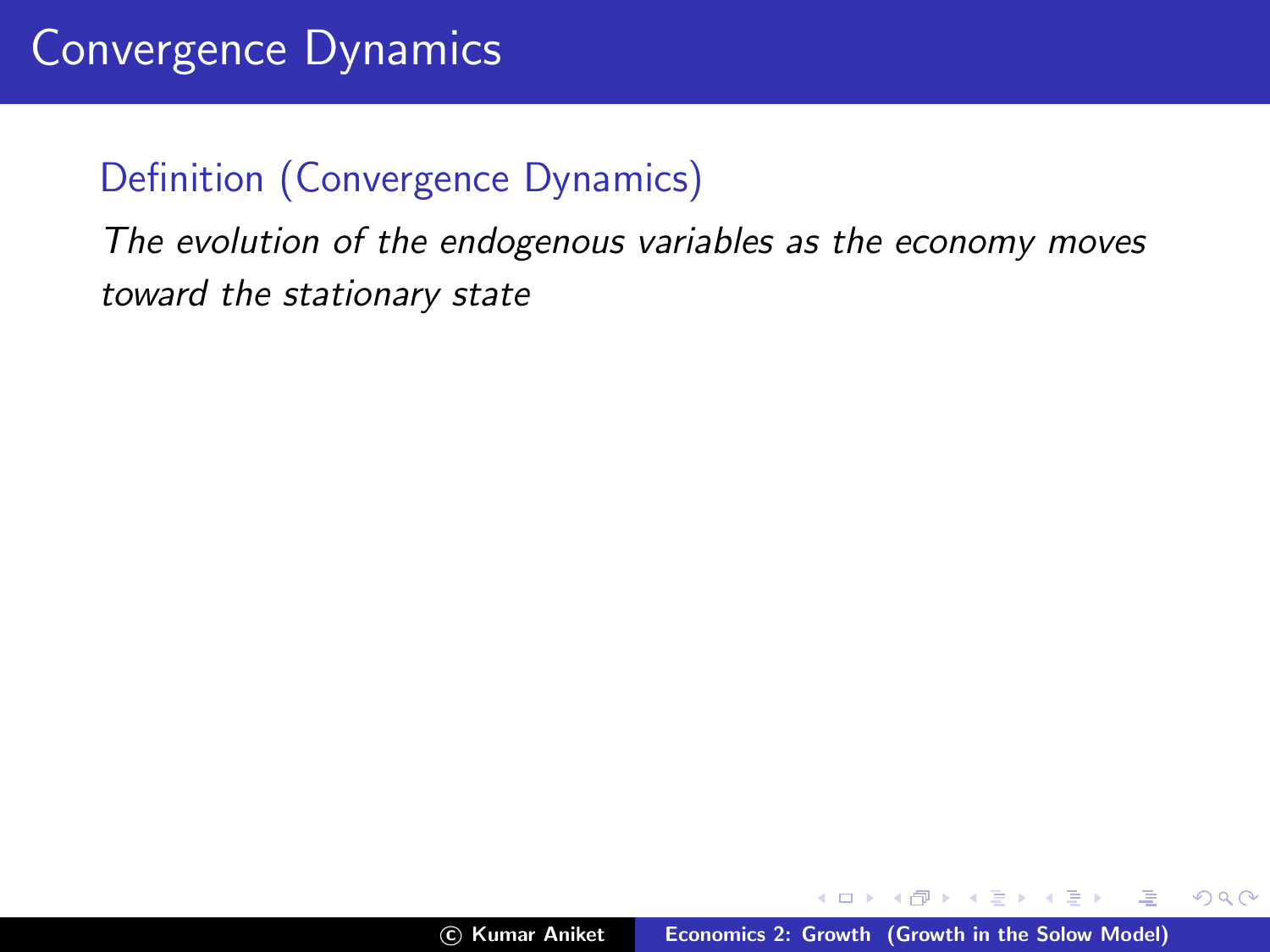The evolution of the endogenous variables as the economy moves toward the stationary state

 $\odot$  When the economy is not in steady state

$$
\frac{\Delta K_t}{K_t} = s\frac{Y_t}{K_t} - \delta > 0
$$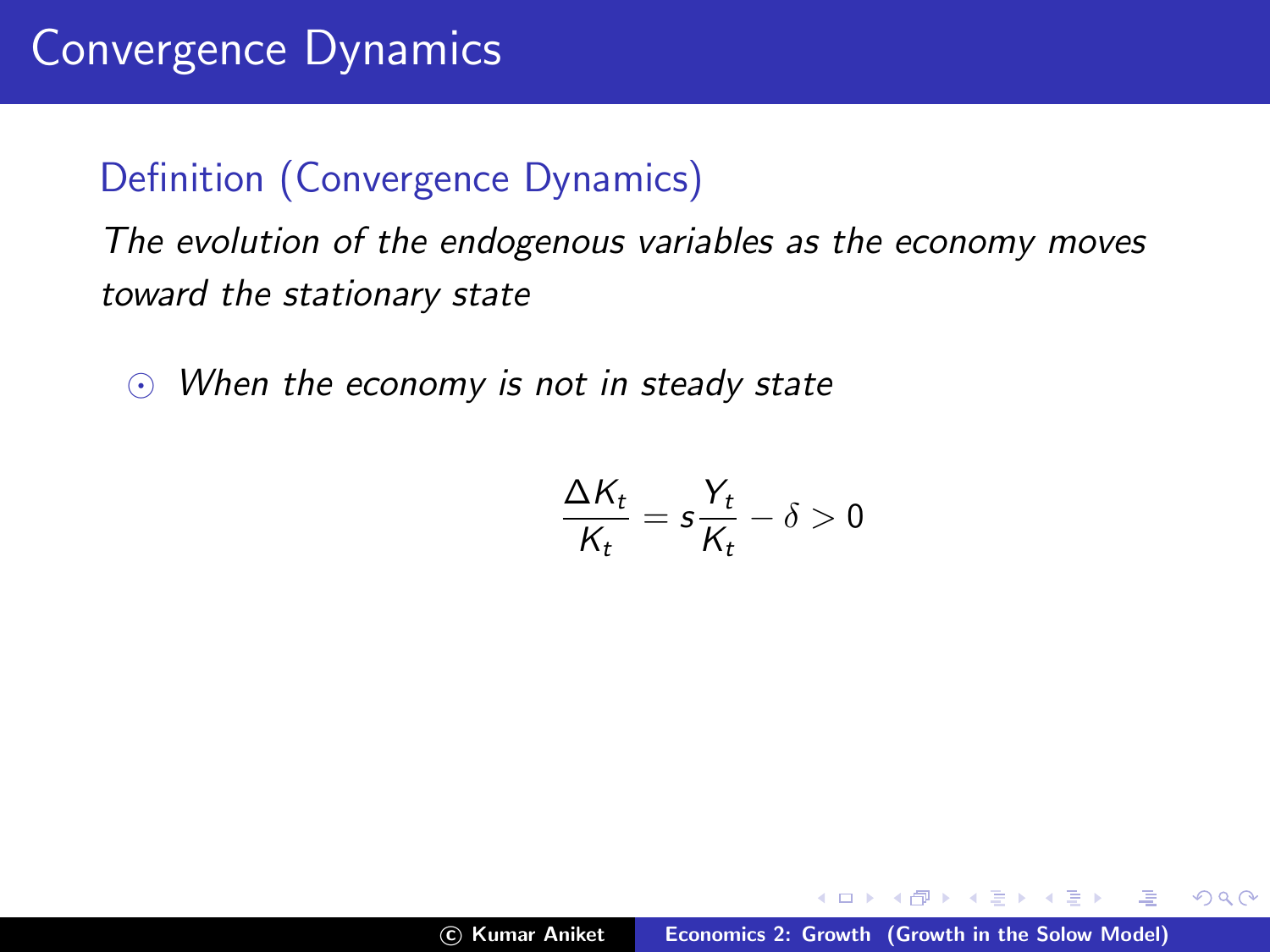The evolution of the endogenous variables as the economy moves toward the stationary state

 $\odot$  When the economy is not in steady state

$$
\frac{\Delta K_t}{K_t} = s \frac{Y_t}{K_t} - \delta > 0
$$

$$
\frac{Y_t}{K_t} > \frac{\delta}{s}
$$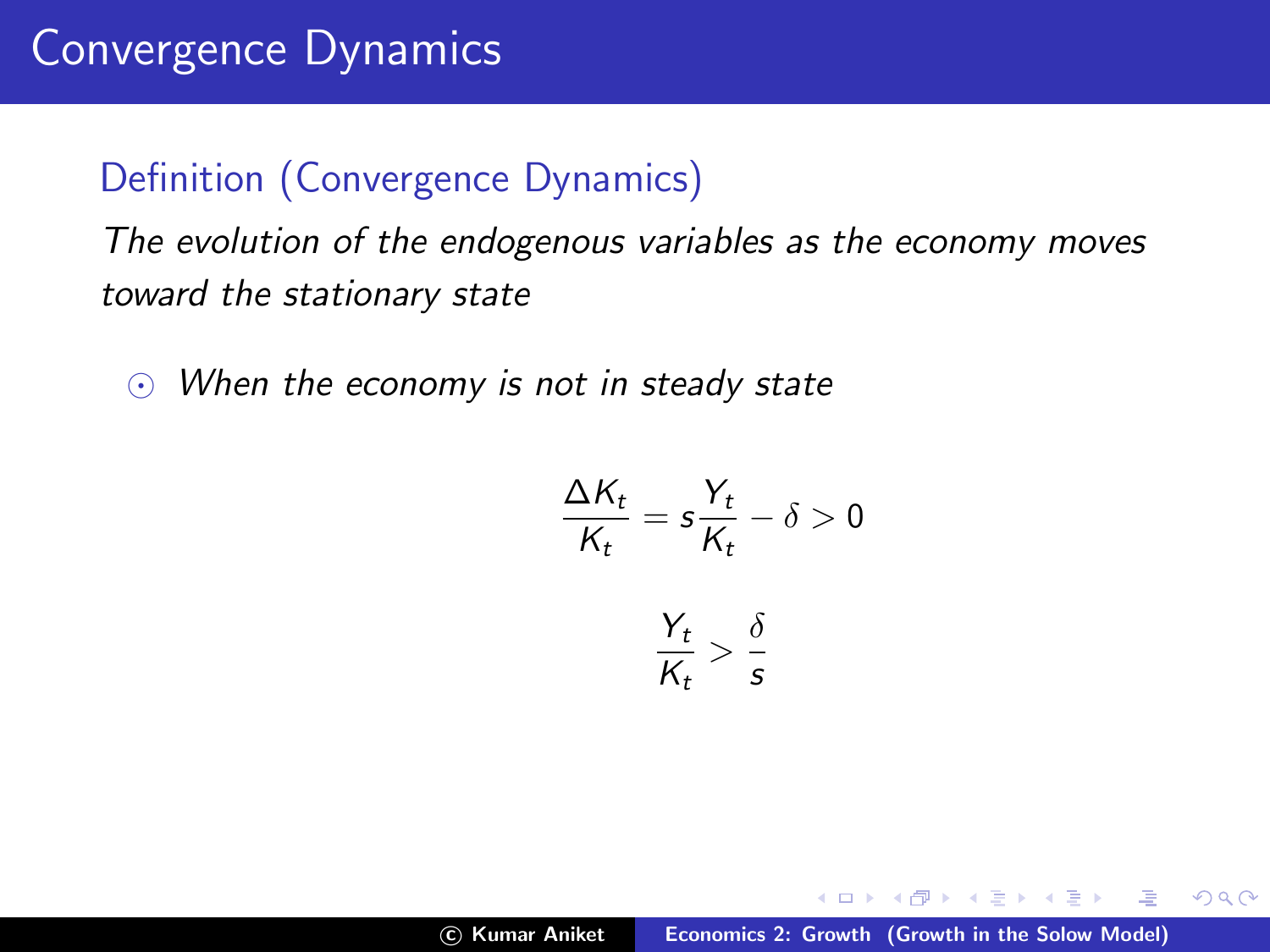The evolution of the endogenous variables as the economy moves toward the stationary state

 $\odot$  When the economy is not in steady state

$$
\frac{\Delta K_t}{K_t} = s \frac{Y_t}{K_t} - \delta > 0
$$

$$
\frac{Y_t}{K_t} > \frac{\delta}{s}
$$

$$
\frac{Y_t}{K_t} > \left[\frac{Y_t^*}{K_t^*}\right]
$$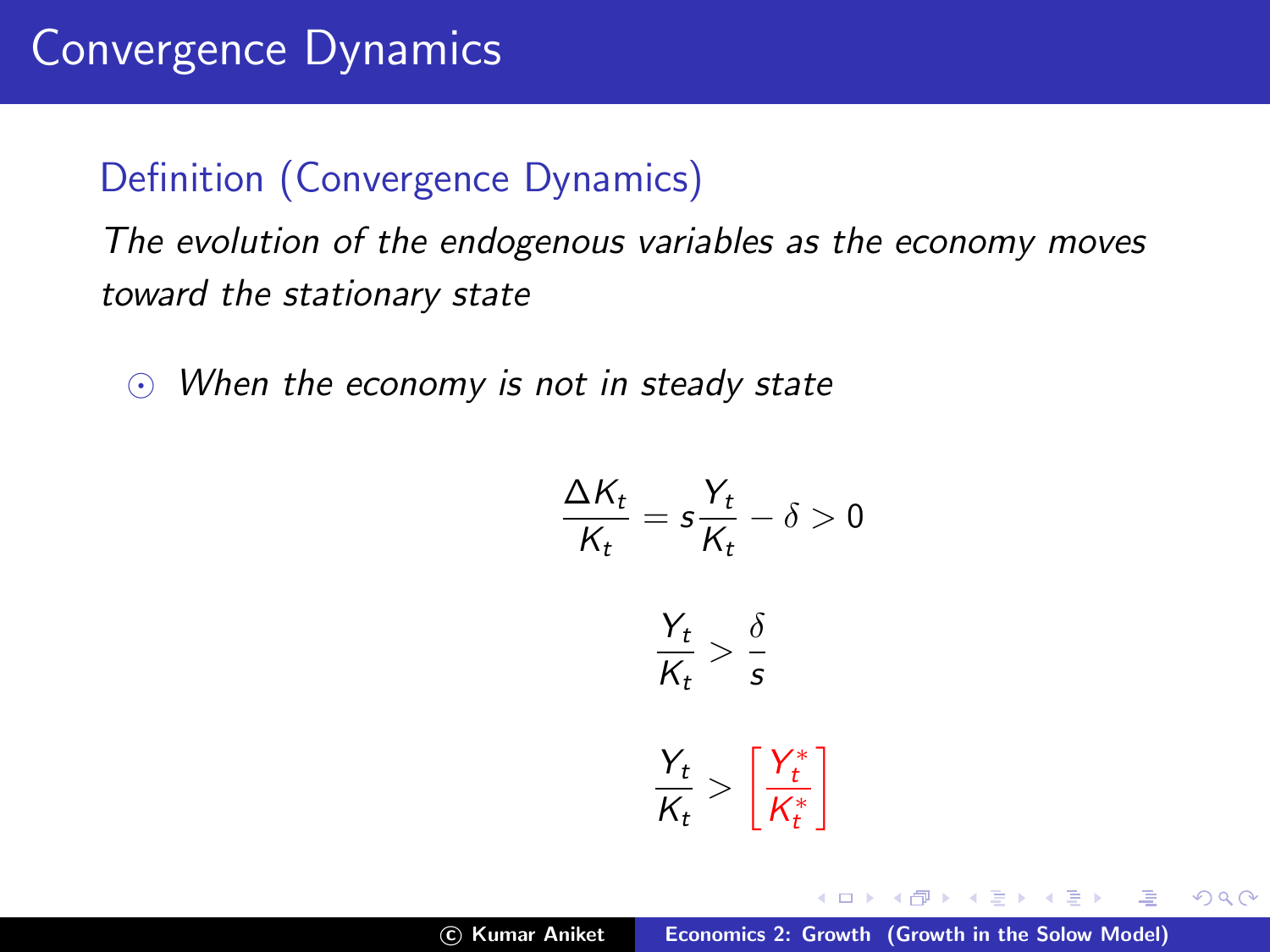$$
\frac{\Delta K_t}{K_t} = s \frac{Y_t}{K_t} - \delta
$$

$$
= s \left( \frac{Y_t}{K_t} - \left[ \frac{Y_t^*}{K_t^*} \right] \right)
$$

Assume:  $K_t < K_t^*$ 

a mills.

→ 御き す唐き す唐き

重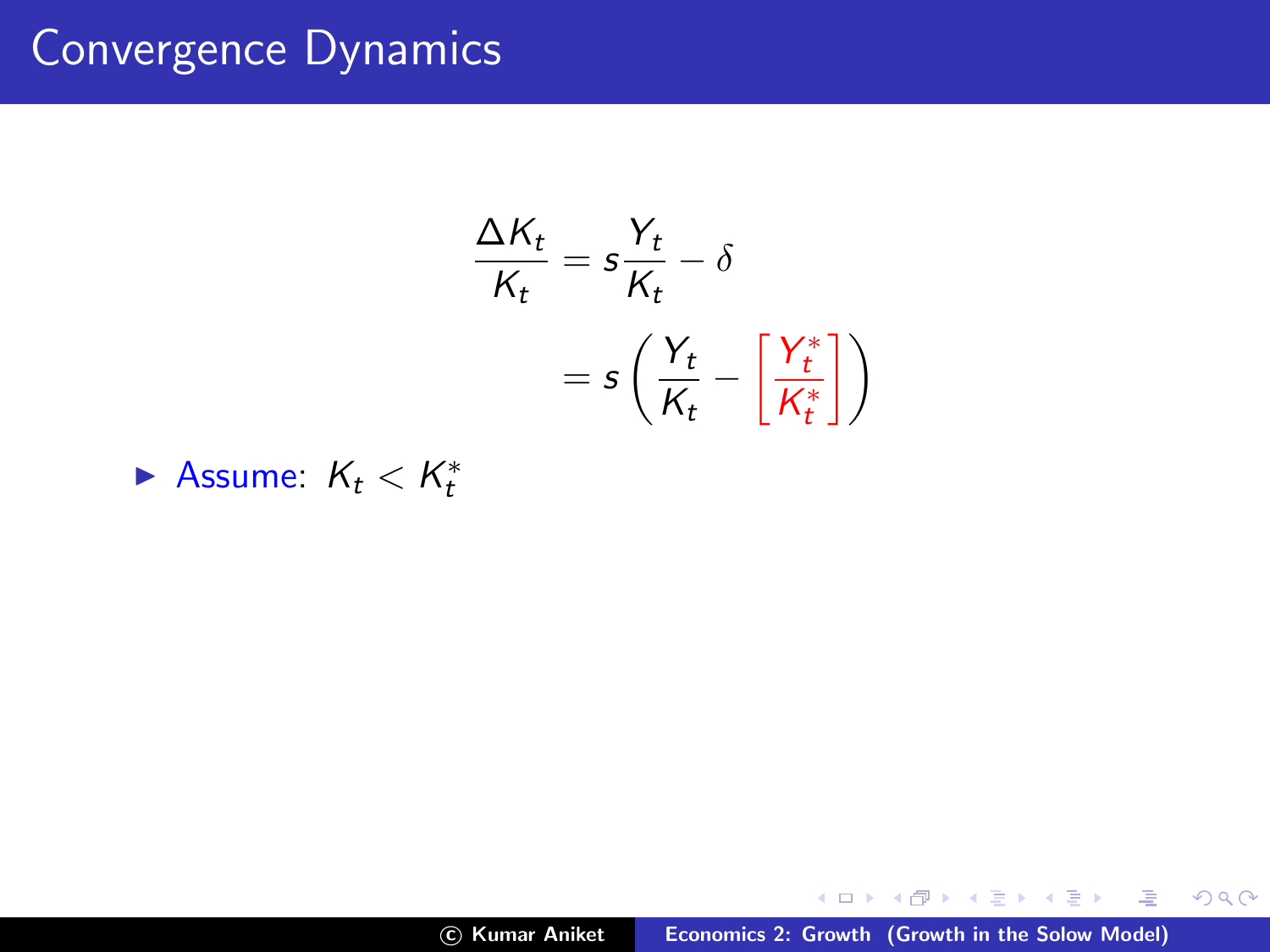$$
\frac{\Delta K_t}{K_t} = s \frac{Y_t}{K_t} - \delta
$$

$$
= s \left( \frac{Y_t}{K_t} - \left[ \frac{Y_t^*}{K_t^*} \right] \right)
$$

Assume:  $K_t < K_t^*$ 

○ as  $K_t$  ↑, capital-output ratio  $\downarrow$ 

a mills.

K 御 ▶ K 君 ▶ K 君 ▶

哇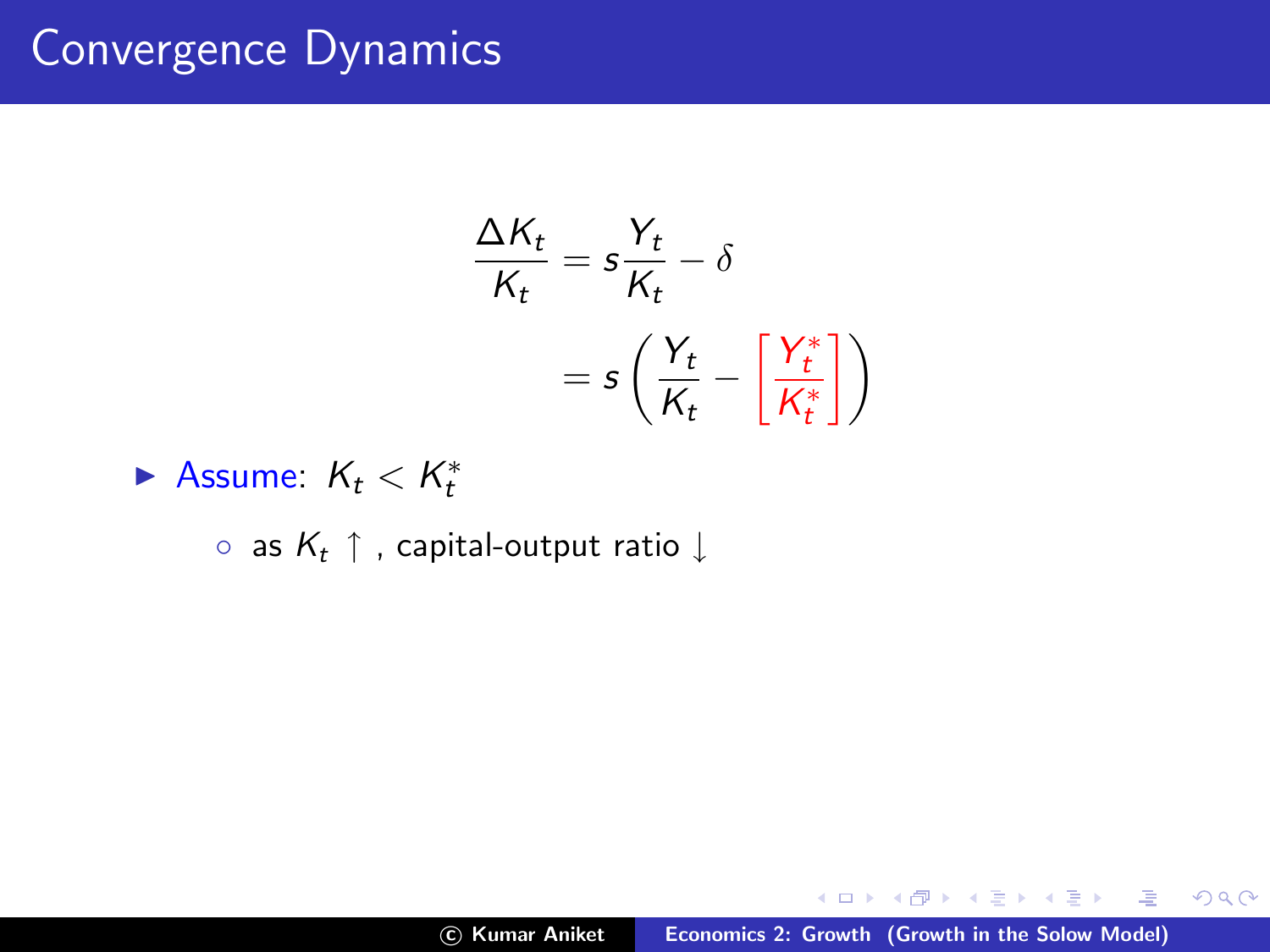$$
\frac{\Delta K_t}{K_t} = s \frac{Y_t}{K_t} - \delta
$$

$$
= s \left( \frac{Y_t}{K_t} - \left[ \frac{Y_t^*}{K_t^*} \right] \right)
$$

# Assume:  $K_t < K_t^*$

○ as  $K_t$  ↑, capital-output ratio  $\downarrow$ 

◦ growth rate of capital is the difference between current capital-output ratio and stationary state capital-output ratio

御 ▶ イヨ ▶ イヨ ▶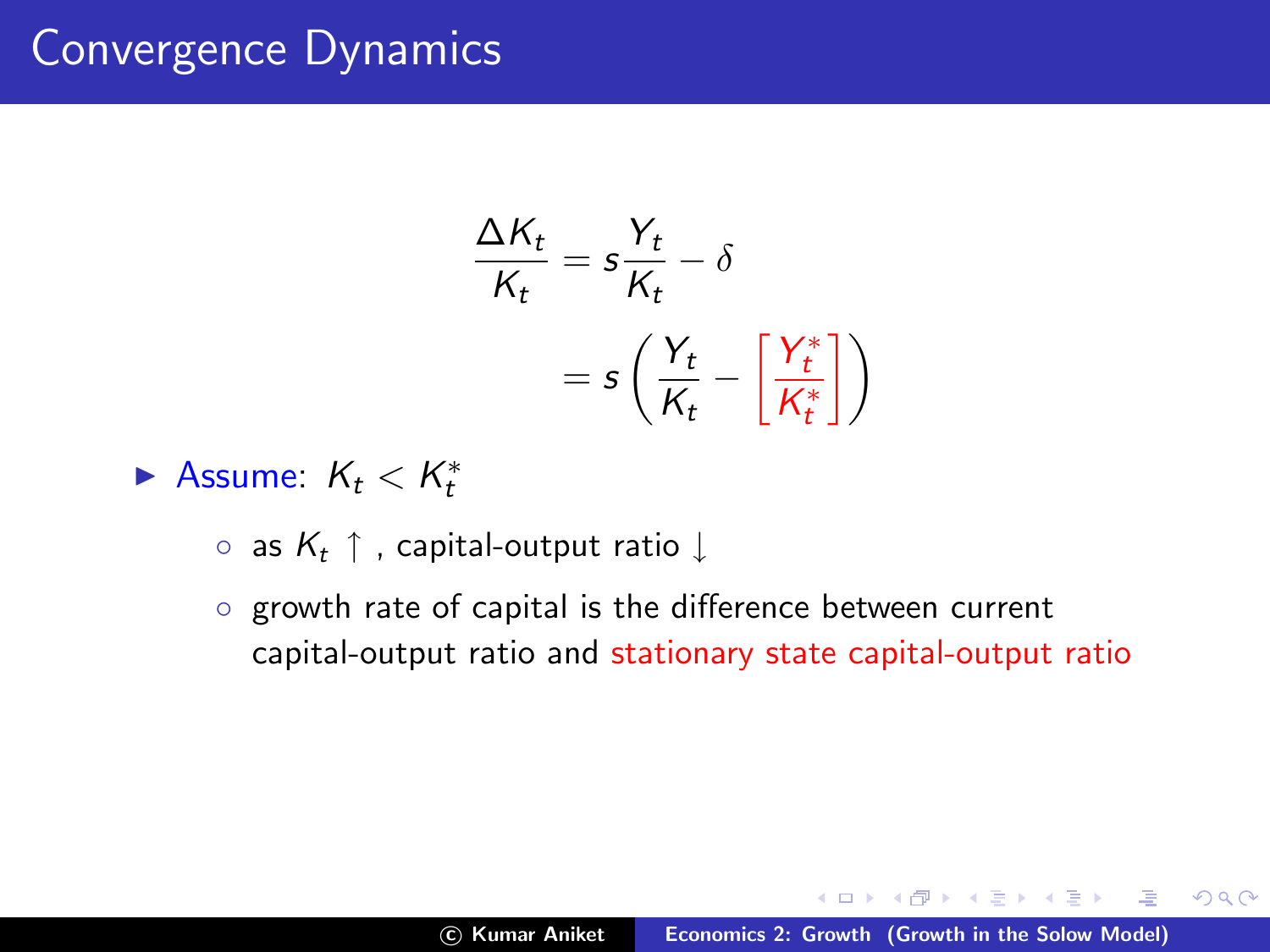$$
\frac{\Delta K_t}{K_t} = s \frac{Y_t}{K_t} - \delta
$$

$$
= s \left( \frac{Y_t}{K_t} - \left[ \frac{Y_t^*}{K_t^*} \right] \right)
$$

Assume:  $K_t < K_t^*$ 

○ as  $K_t$  ↑, capital-output ratio  $\downarrow$ 

- growth rate of capital is the difference between current capital-output ratio and stationary state capital-output ratio
- the further away from stationary state the economy is, the faster the rate at which capital grows
- the further away from stationary state the economy is, the faster the rate at which output grows

 $\Omega$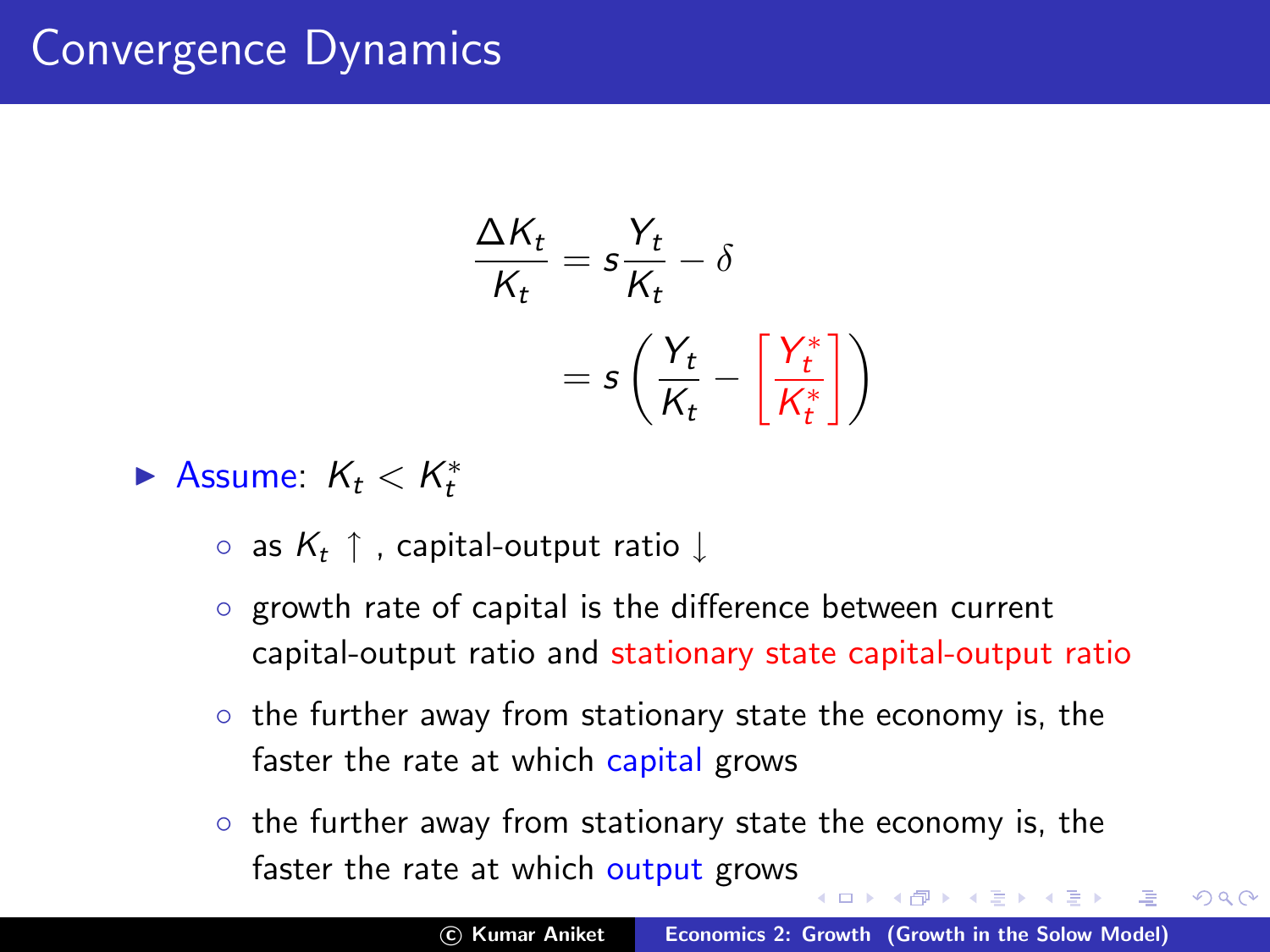- Stationary state is determined by  $s$ ,  $\delta$  and  $L$ 
	- ► a higher  $s \Rightarrow$  a higher  $K^*$  and  $Y^*$

a mills.

メタメメ ミメメ ミメ

哇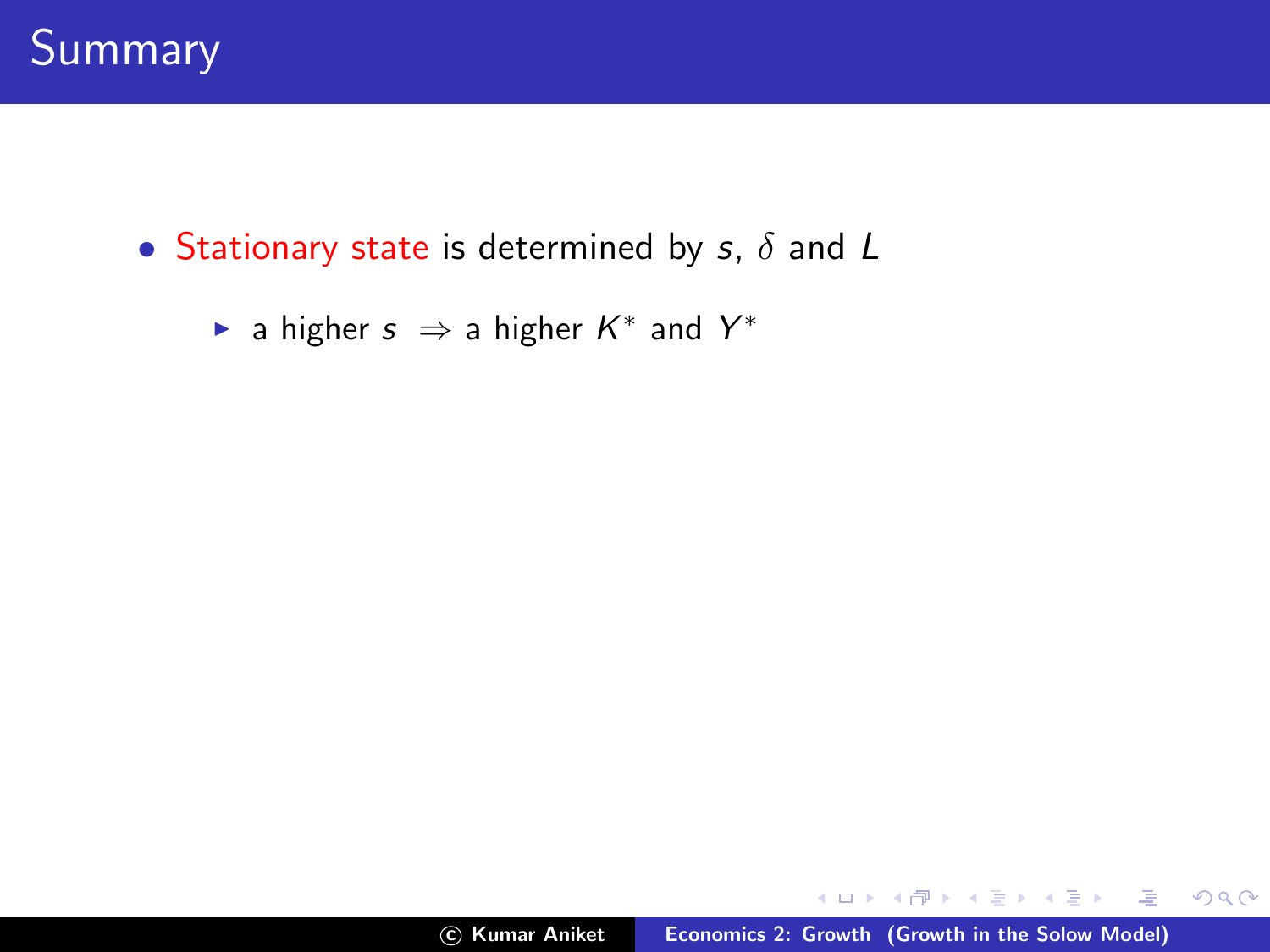

- Stationary state is determined by  $s$ ,  $\delta$  and  $L$ 
	- ► a higher  $s \Rightarrow$  a higher  $K^*$  and  $Y^*$
	- ► a higher  $\delta \Rightarrow$  a lower  $K^*$  and  $Y^*$

a mills.

K 御 ⊁ K 唐 ⊁ K 唐 ⊁

哇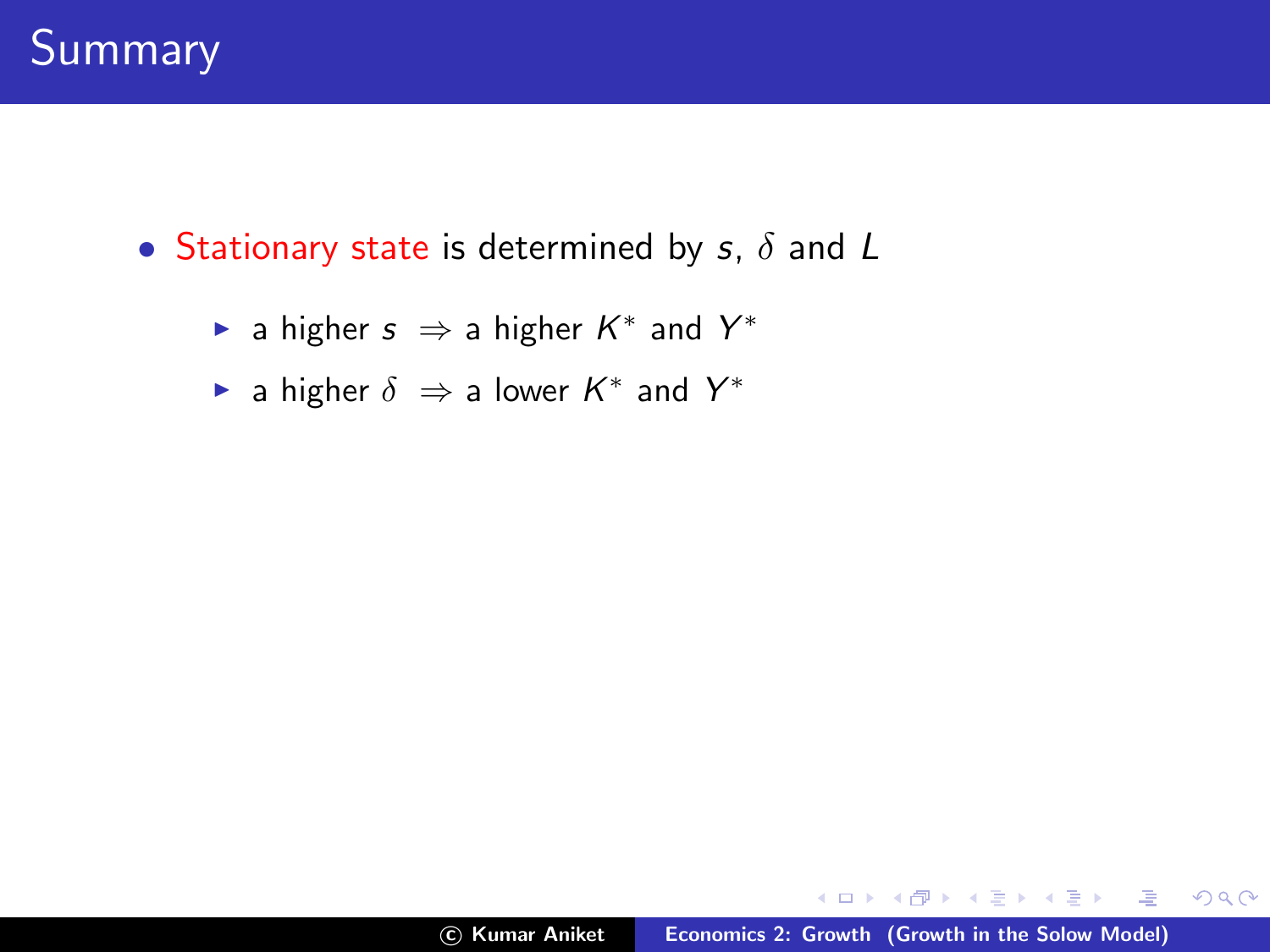

- Stationary state is determined by  $s$ ,  $\delta$  and  $L$ 
	- ► a higher  $s \Rightarrow$  a higher  $K^*$  and  $Y^*$
	- ► a higher  $\delta \Rightarrow$  a lower  $K^*$  and  $Y^*$
	- ► a higher  $L \Rightarrow$  a higher  $K^*$  and  $Y^*$

a mills.

 $4.50 \times 4.70 \times 4.70 \times$ 

哇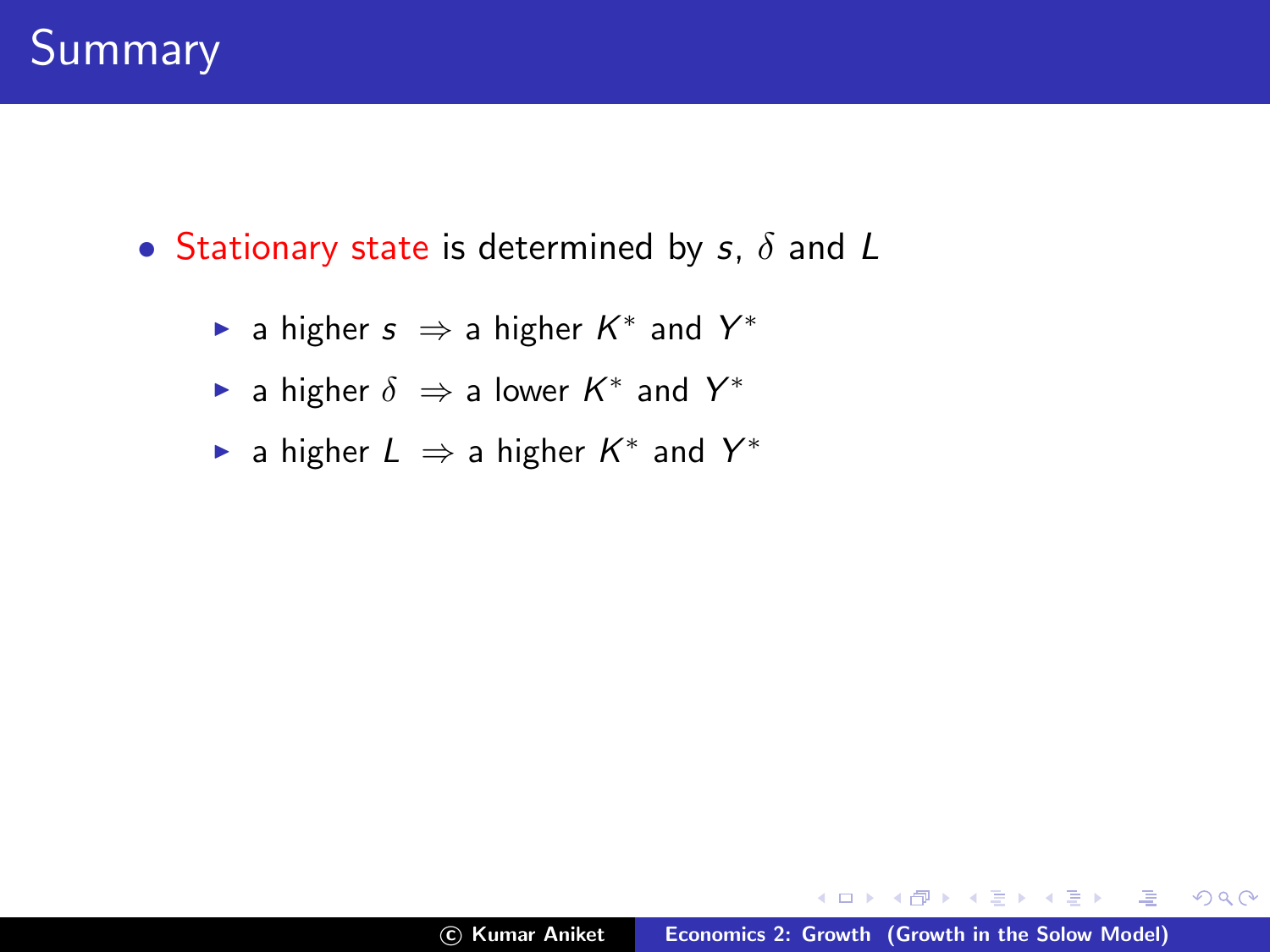- Stationary state is determined by  $s, \delta$  and  $L$ 
	- ► a higher  $s \Rightarrow$  a higher  $K^*$  and  $Y^*$
	- ► a higher  $\delta \Rightarrow$  a lower  $K^*$  and  $Y^*$
	- ► a higher  $L \Rightarrow$  a higher  $K^*$  and  $Y^*$
- Solow Model I says that poor countries are poor because
	- 1. their depreciation rate  $\delta$  is high (unlikely)

オター オラト オラト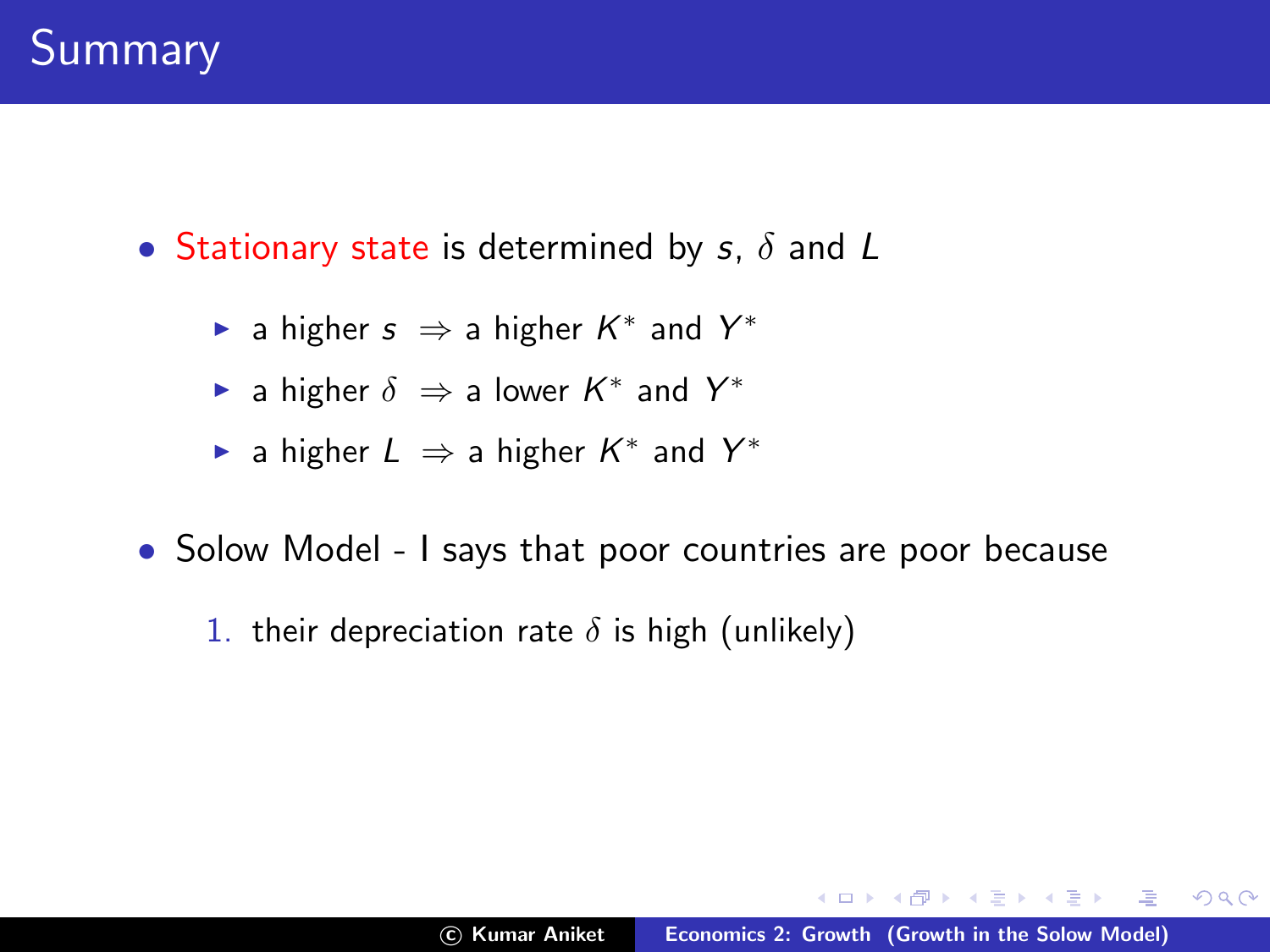- Stationary state is determined by s,  $\delta$  and L
	- ► a higher  $s \Rightarrow$  a higher  $K^*$  and  $Y^*$
	- ► a higher  $\delta \Rightarrow$  a lower  $K^*$  and  $Y^*$
	- ► a higher  $L \Rightarrow$  a higher  $K^*$  and  $Y^*$
- Solow Model I says that poor countries are poor because
	- 1. their depreciation rate  $\delta$  is high (unlikely)
	- 2. their saving rates s are low (unlikely)

イタン イラン イラン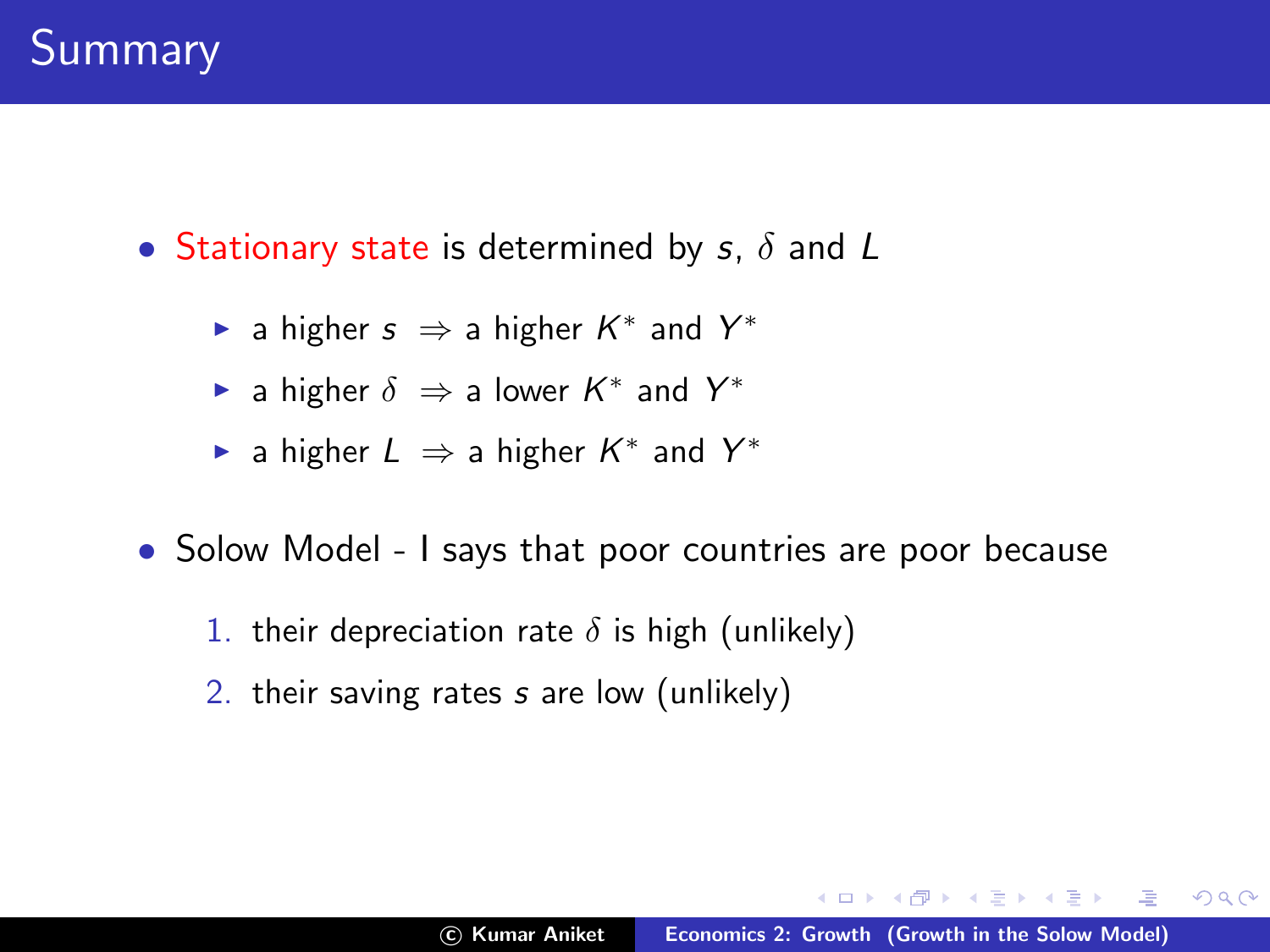- Stationary state is determined by s,  $\delta$  and L
	- ► a higher  $s \Rightarrow$  a higher  $K^*$  and  $Y^*$
	- ► a higher  $\delta \Rightarrow$  a lower  $K^*$  and  $Y^*$
	- ► a higher  $L \Rightarrow$  a higher  $K^*$  and  $Y^*$
- Solow Model I says that poor countries are poor because
	- 1. their depreciation rate  $\delta$  is high (unlikely)
	- 2. their saving rates s are low (unlikely)
	- 3. their level of technology is low (most likely)

オター オラト オラト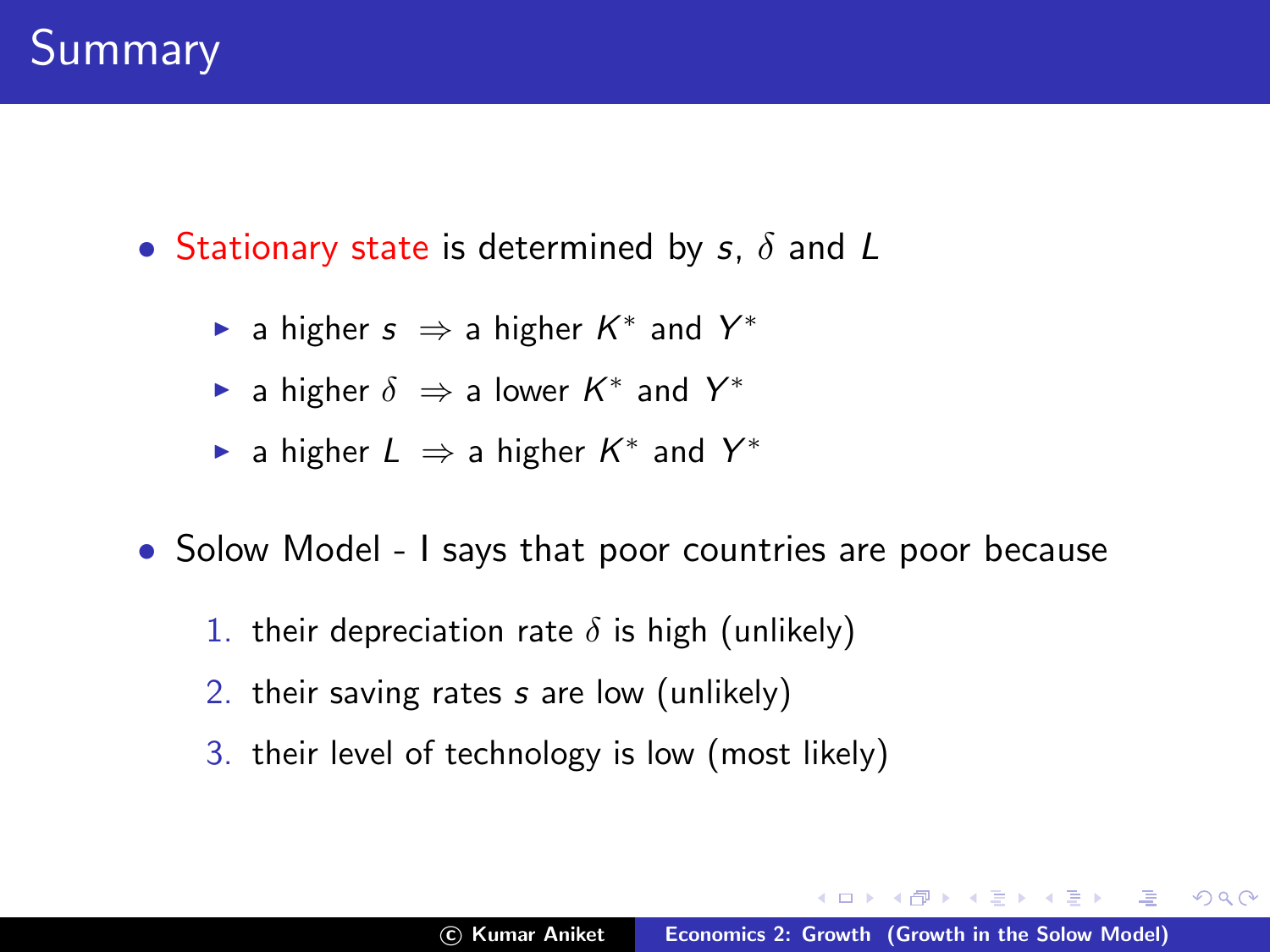• Convergence dynamics are determined by "distance" to stationary state

a mills.

K 御 ▶ K 君 ▶ K 君 ▶

重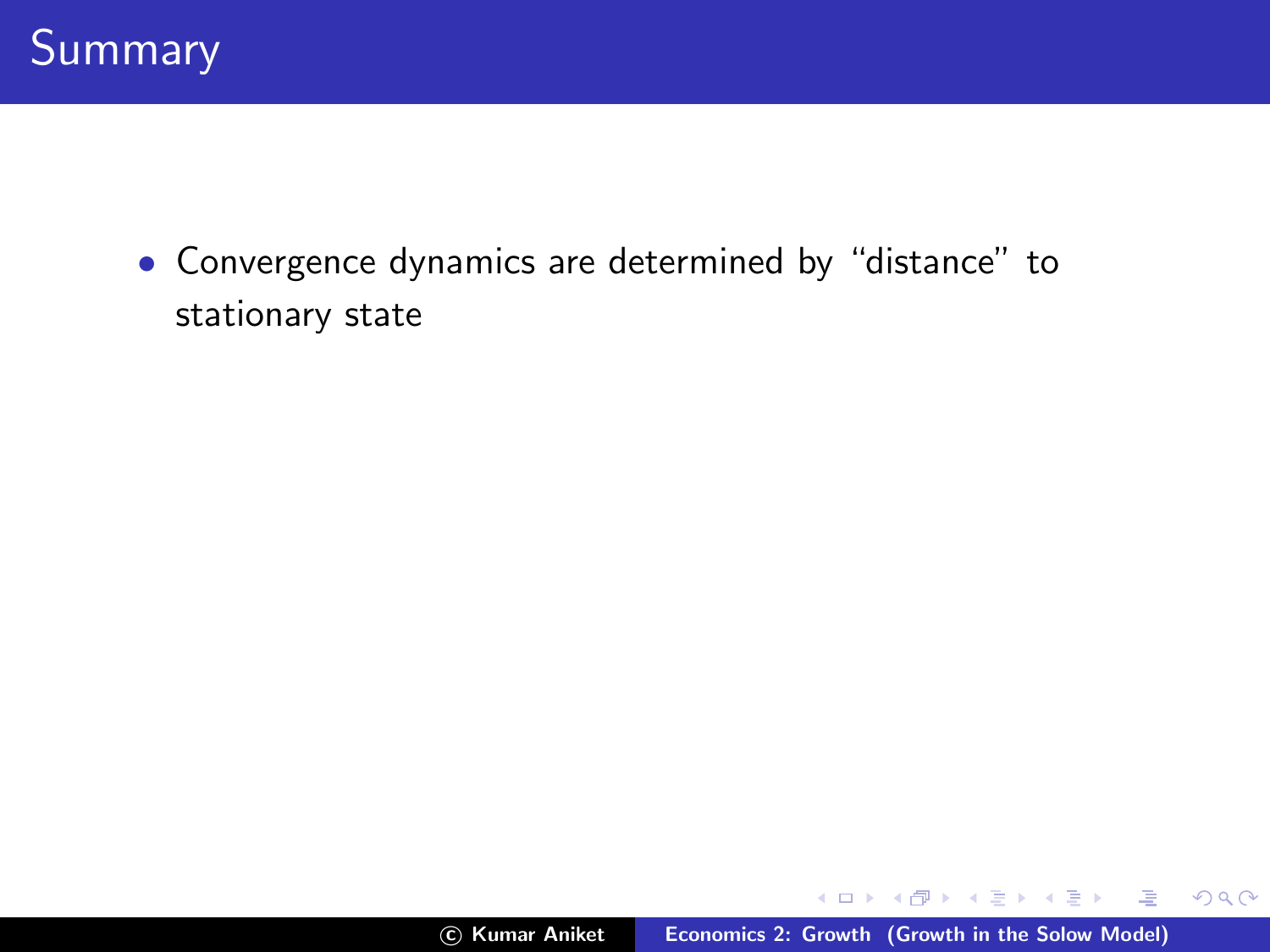- Convergence dynamics are determined by "distance" to stationary state
- $\blacktriangleright$  the further the economy is from stationary state
	- $\circ$  the faster K grows
	- the faster Y grows

医单位 医骨炎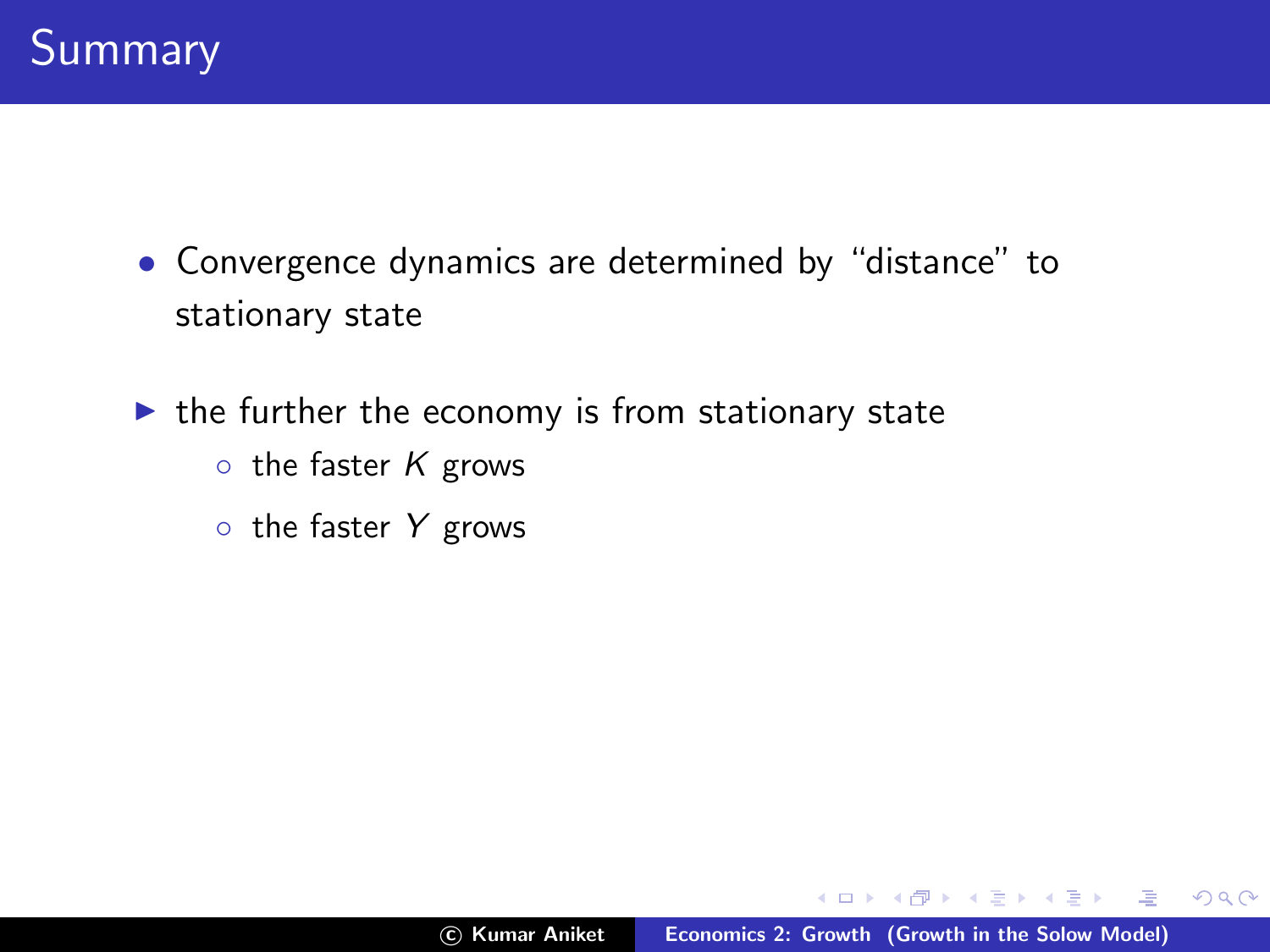- Convergence dynamics are determined by "distance" to stationary state
- $\blacktriangleright$  the further the economy is from stationary state
	- $\circ$  the faster K grows
	- the faster Y grows
- explains the take off phase of growth
	- Germany and Japan in 30 years after World War II
	- When reform raises factor productivity i.e. China, India

A + + = + + =

 $\Omega$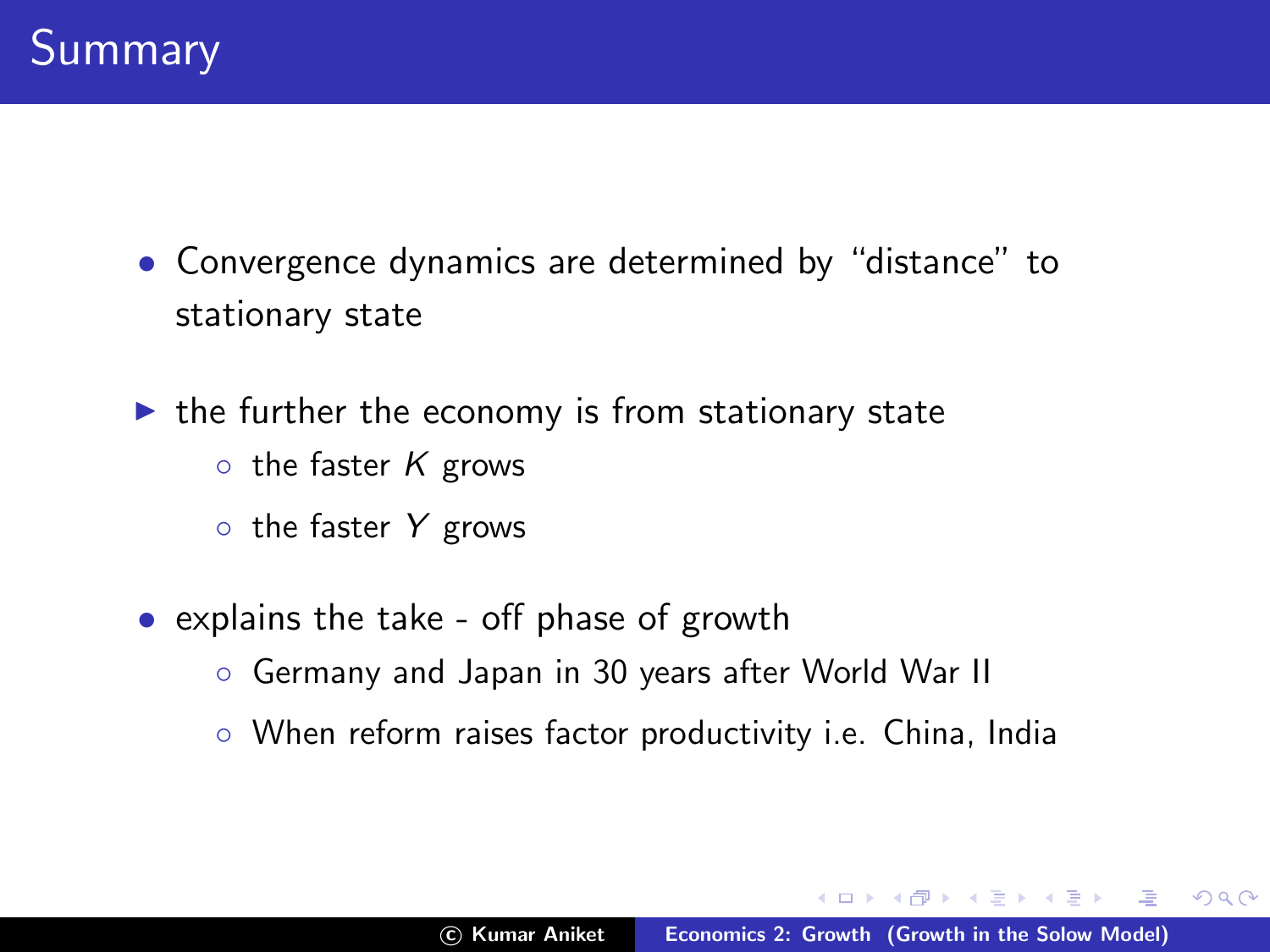Puzzle: According to Solow Model - I economic growth (of  $K$  and  $Y$ ) can only be achieved if the economy is not in stationary state. Once it reaches stationary state, there is no growth.

**A BAY A BA**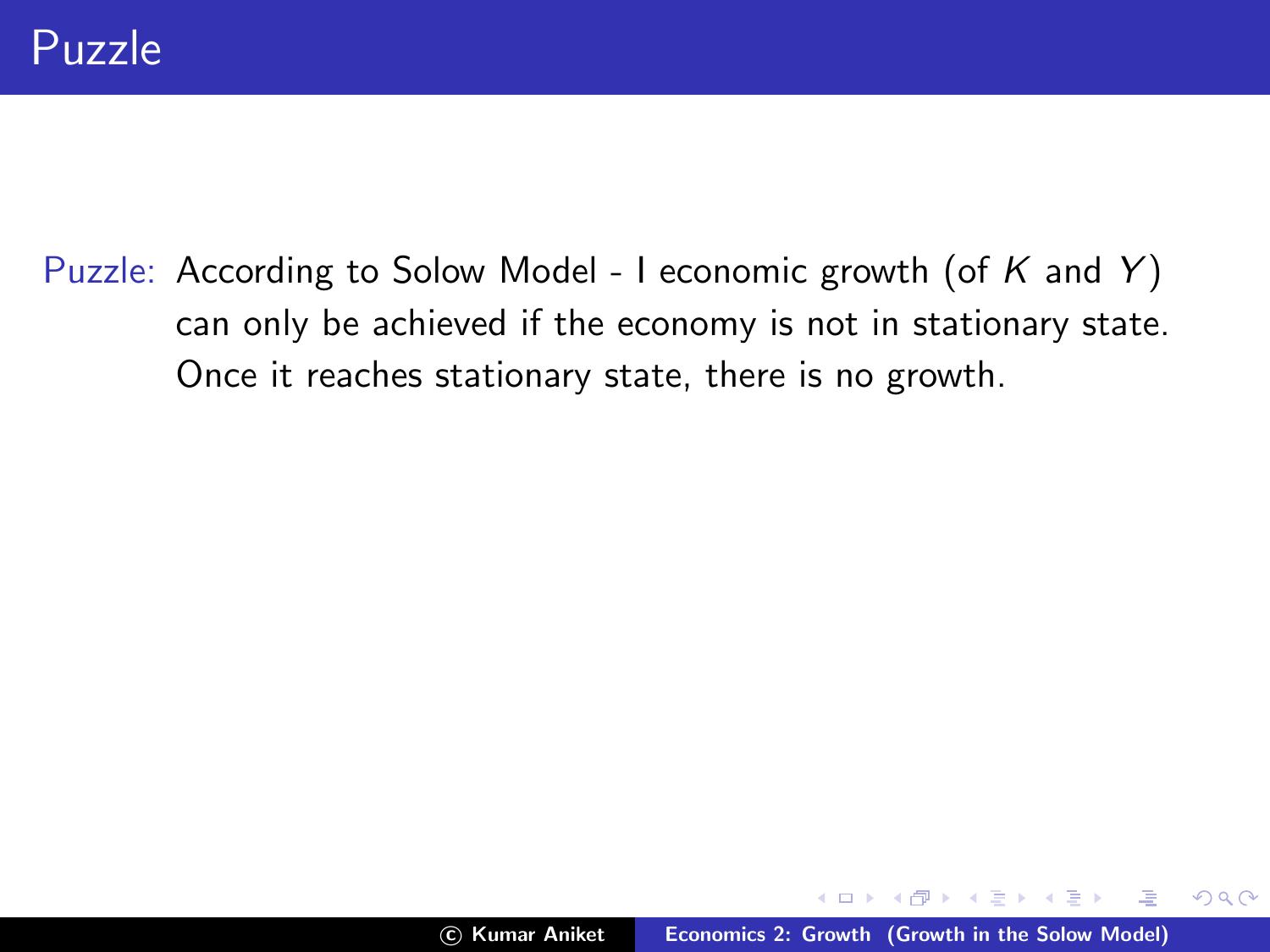- Puzzle: According to Solow Model I economic growth (of  $K$  and  $Y$ ) can only be achieved if the economy is not in stationary state. Once it reaches stationary state, there is no growth.
	- This obviously contradicts our observation of the world around us

→ 差 → → 差 →